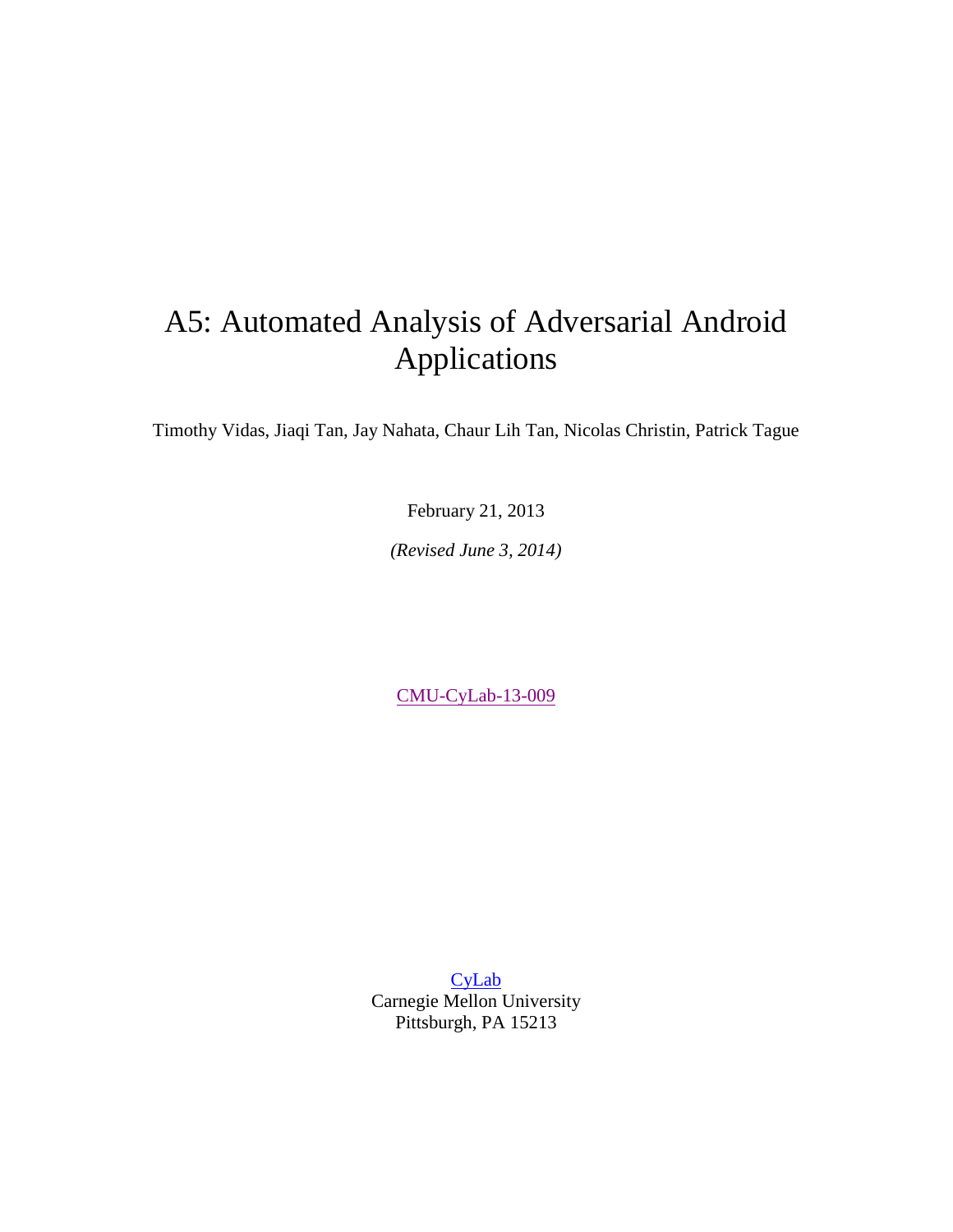# A5: Automated Analysis of Adversarial Android Applications

Timothy Vidas, Jiaqi Tan, Jay Nahata, Chaur Lih Tan, Nicolas Christin, Patrick Tague ECE/CyLab Carnegie Mellon University

> Working paper Technical Report CMU-CyLab-13-009 First version: February 21, 2013 This version: June 3, 2014

#### Abstract

Mobile malware is growing – both in overall volume and in number of existing variants – at a pace rapid enough that systematic manual, human analysis is becoming increasingly difficult. As a result, there is a pressing need for techniques and tools that provide automated analysis of mobile malware samples. We present A5, an automated system to process Android malware. A5 is a hybrid system combining static and dynamic malware analysis techniques. Android's architecture permits many different paths for malware to react to system events, any of which may result in malicious behavior. Key innovations in A5 consist in novel methods of interacting with mobile malware to better coerce malicious behavior, and in combining both virtual and physical pools of Android platforms to capture behavior that could otherwise be missed. The primary output of A5 is a set of network threat indicators and intrusion detection system signatures that can be used to detect and prevent malicious network activity. We detail A5's distributed design and demonstrate applicability of our interaction techniques using examples from real malware. Additionally, we compare A5 with other automated systems and provide performance measurements of an implementation, using a published dataset of 1,260 unique malware samples, showing that A5 can quickly process large amounts of malware. We provide a public web interface to our implementation of A5 that allows third parties to use A5 as a web service.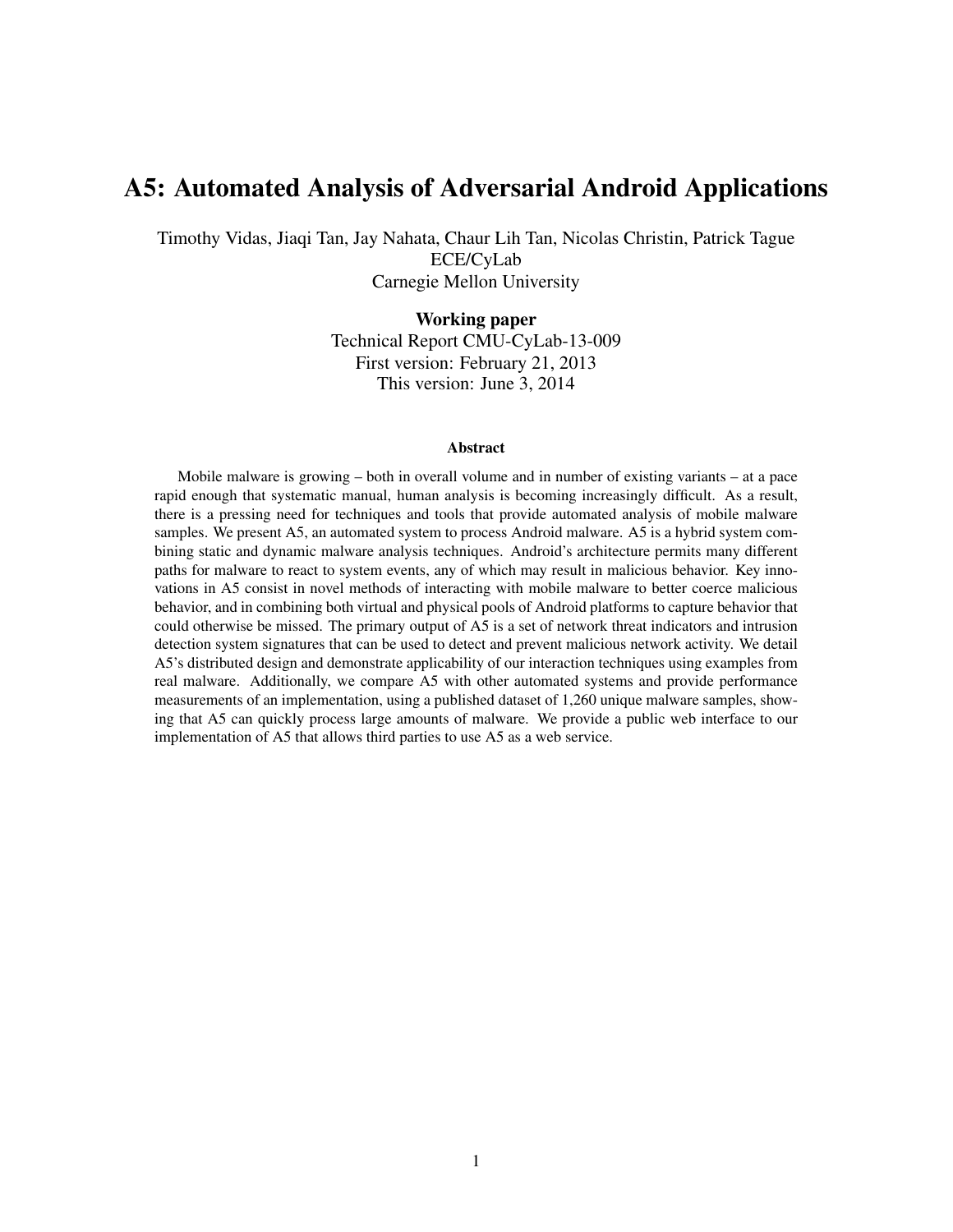### 1 Introduction

The number of applications available for mobile phones and tablets has surged dramatically over the past couple of years; this trend has been particularly pronounced for Android devices, that now represent 73% of all mobile devices [17]. Concomitant with this rise in the number of applications available, malware targeting mobile platforms, and specifically Android, has also started to appear [16, 32, 39]. Even though industry reports of "exponential growth" in mobile malware [13, 23] must be taken with a grain of salt [22] there is little doubt that the overall volume of mobile malware is increasing at a pace that makes it difficult to sustain systematic manual analysis. It is, therefore, important to develop automated analysis capabilities for mobile malware.

Detecting, analyzing and combating mobile malware presents a number of unique challenges. First, different from the situation with personal computers, users generally do not have full administrative access to their mobile device, which makes it much more challenging to develop effective anti-virus tools. Second, carriers and network operators, who can fairly tightly control the network, may have only limited capabilities to control individual devices. Third, techniques useful to "sandbox" potentially harmful applications, such as virtualization, are much less mature on mobile devices than they are on PCs.

These unique challenges suggest that traditional malware analysis and detection methods need to be rethought in the context of mobile devices. For mobile devices, network-based identifiers (e.g., network traffic patterns) are considerably more actionable than host-based identifiers (e.g., writing a specific file). Indeed, a carrier or operator could easily disconnect, and potentially reset, a mobile device that produces suspicious network traffic. On the other hand, detecting, on the device itself, that an application is malicious is much more complex without elevated privileges. In other words, given the current administrative models, network-based intrusion detection systems appear considerably more useful to mobile devices than their host-based counterparts.

We use these insights to propose "A5," short for Automated Analysis of Adversarial Android Applications. A5 is a system that draws conceptual design from existing dynamic analysis (or "sandbox") systems. At a high level, A5 executes malware in a sandbox environment that consists of a combination of physical devices and virtual Android systems hosted on a PC. A5 allows malware to connect to the Internet, in order to record network threat indicators and create network intrusion detection system (IDS) signatures. These signatures can in turn be used by an enterprise to protect mobile devices that connect to the Internet through a corporate network or to protect all corporate devices by forcing mobile device traffic through a network proxy. Similarly, cellular providers could use these signatures to protect devices connected to carrier networks. We provide a web-based interface to our current implementation of A5 at http://dogo.ece.cmu.edu/a5.

The key novelty in A5 is to use a combination of static and dynamic analysis to *coerce* the application into triggering its malicious behavior. Indeed, in mobile applications, activity can be triggered by a wide assortment of system events – for instance, receiving a phone call, or having the screen go into lock mode. A5 attempts to exhaustively determine all possible paths that can trigger malicious behavior, before separately evaluating them. Doing so, A5 can capture activity that would be missed by naïvely executing the malware (i.e., simply "clicking on the icon"). Furthermore, by combining physical devices with virtual Android images, A5 can capture a wider range of malicious behavior than a sandbox solely based on emulation would and can correctly process malware that employs certain type of sandbox evasion techniques. Likewise, A5 can accommodate a wide range of different hardware and software (e.g., SDK) configurations.

In the reminder of this paper, we first introduce background on static and dynamic analysis in section 2, where we also differentiate A5 from the relatively large body of related work on Android security. We then describe the design and architecture of A5 in section 3. We present a performance evaluation of our current implementation of A5 in section 4, notably showing that, using parallelism, A5 is able to analyze 1,260 unique malware samples in just over 10 hours. We discuss A5's limitations in section 5, and draw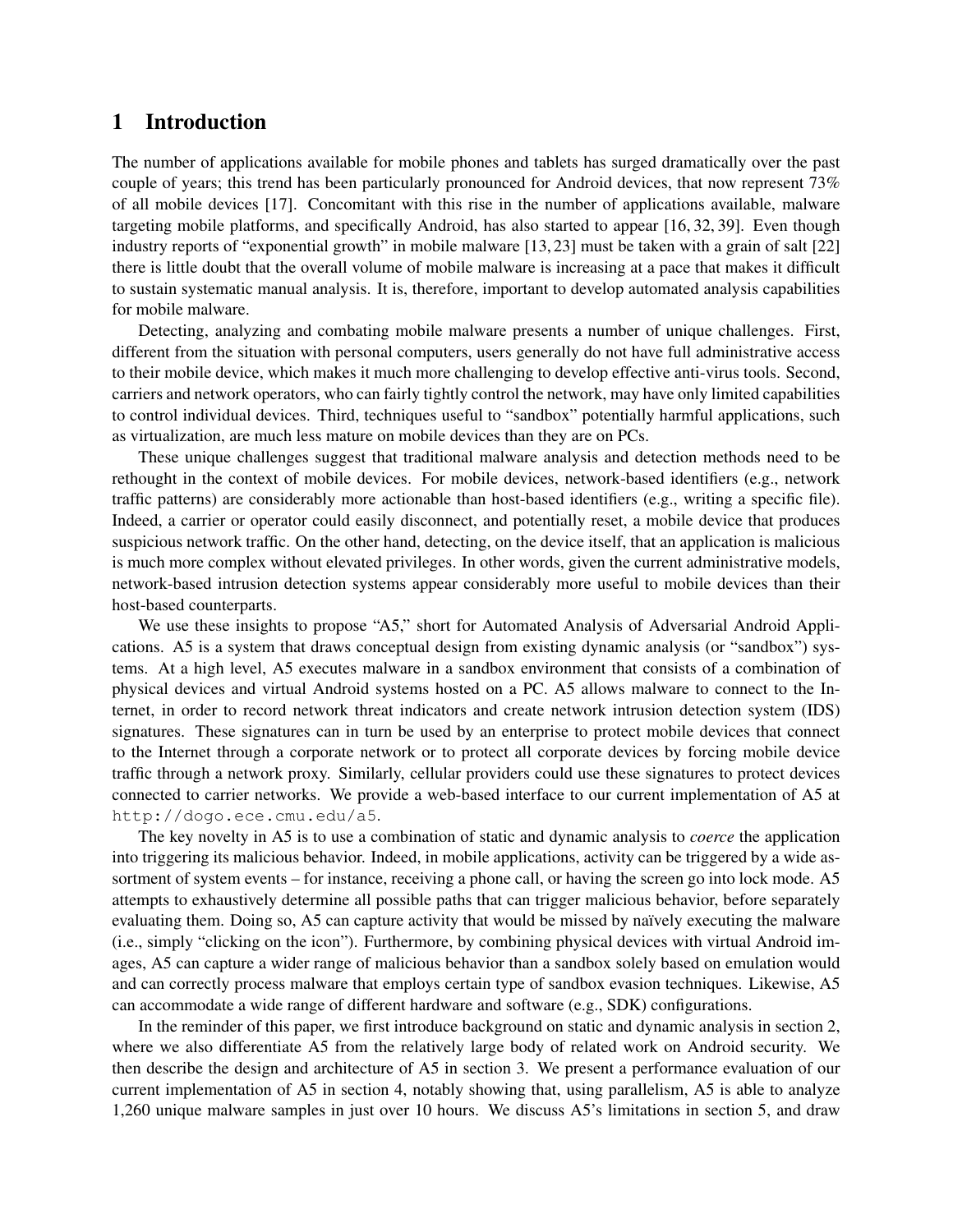conclusions in section 6.

## 2 Background and Related Work

Without access to source code for analysis, inspection and understanding, one must resort to other techniques when analyzing compiled software. In the context of malware analysis, *dynamic analysis* involves executing the malware samples to observe their behavior [25]. Conversely, *static analysis* refers to techniques that inspect or process a sample, but never execute the malware [14]. Manual, static analysis, colloquially known as as "reverse engineering," can be very effective, but often requires highly trained individuals and is time consuming. Thus, it is difficult to scale manual analysis at the pace that mobile malware is growing – both in terms of volume and in number of existing variants [13, 16, 23, 32, 39].

A dynamic analysis technique often used in vulnerability discovery can be automated to process input to samples automatically. *Fuzzing* is the process of sending data as input to a program, possibly intentionally invalid data, in order to coerce a desired condition or behavior. The input can be created programmatically to cover a range of inputs, and in this way can be thought of as a brute-force attack against the software. This technique may be considered inelegant, but fuzzing implementations are often straight-forward, and effective. Fuzzing is used in automated vulnerability discovery to find software vulnerabilities that are not feasible to audit in any other way [29].

*Malware sandboxes.* Malware sandboxes automate dynamic analysis techniques to inspect large volumes of malware automatically. The general operation of a sandbox system is to execute each input sample much like a user would, but in a controlled environment instrumented to monitor host and network activity. The sheer volume of unique malware samples on traditional computers makes the use of automated sandboxes appealing. Numerous commercial products, such as CWSandbox [37], and academic projects, such as ANUBIS [6], have appeared over the past several years. Automated sandboxes often scale linearly with computational power. A sandbox addressing computer malware may boot a virtual machine, copy the samples to the virtual machine, then execute the sample. The sandbox can monitor and report on changes to the host (i.e., registry keys, files) and network communications. For instance, Rossow el al. present a dynamic analysis system called Sandnet [25], which is used to collect network traffic from PC malware samples. Sandnet is used to process 100,000 samples and the authors find that DNS and HTTP have novel trends in malware use.

*Malware analysis systems for Android.* The work most related to A5 is a dynamic analysis system called Andrubis [2]. Andrubis is an extension to the automated PC malware analysis project ANUBIS, but is designed for processing Android packages. The inner-workings of Andrubis are not publicly known, but the creators allow anyone to interact with a public interface via website. Blasing et al. [7] describe another dynamic analysis system for Android. Their system focuses on classifying input applications as malicious (or not). The system instruments Linux features and scans applications for the use of potentially dangerous criteria. Like Andrubis, this system interacts with the malware by starting the application's primary Activity.

A5 differs from these two systems primarily in the way A5 interacts with the malware—using multiple techniques to coerce the execution of the malicious code. However, there are several other differences such as the parallel implementation of A5, support for every Android API version, and the ability to use virtual instances, physical devices or both.

DroidBox [21] is a generic app monitoring tool for Android apps. It monitors an Android app for various activities at runtime, such as incoming and outgoing network data, file read and write operations, services started, etc. It then provides a timeline view of the monitored activity from the app. DroidBox is useful for manually identifying malware by viewing its observed behavior. Compared to A5, DroidBox does not automatically coerce the app into undertaking particular behaviors, and A5 specifically captures network traffic for finding malicious network indicators. In addition, A5 uses static-analysis in addition to dynamic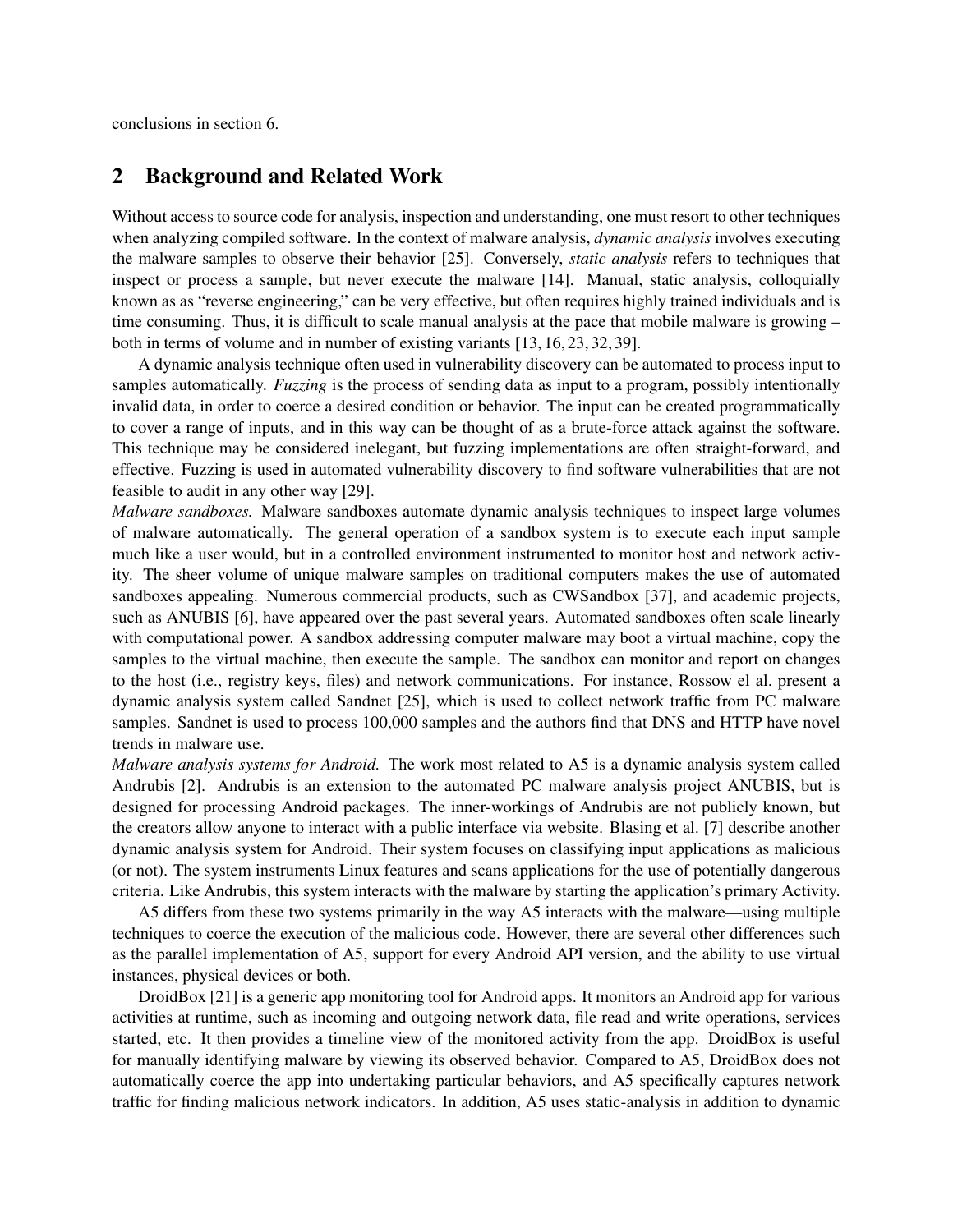monitoring of the app to find coercion points automatically.

Similar to A5's bytecode static-analysis, ComDroid [8] performs static-analysis of decompiled bytecode of Android applications. ComDroid performs flow-sensitive, intra-procedural analysis to find Android "Intents" sent with weak or no permissions—but contrary to A5, ComDroid does not perform any dynamic analysis.

A5 currently only captures network traffic to aid in finding malicious network indicators. It may make sense to pair A5 with taint tracking systems such as TaintDroid [10] in order to track host-based malware indicators. For instance, Andrubis employs TaintDroid. However, it may take significant effort to extend TaintDroid to support all SDK target versions and to work with a range of physical devices, as A5 does right now.

*Automated signature creation.* Automating the tedious and error-prone process of creating network IDS signatures is a well researched topic but remains an open problem. As a representative example, Kim and Karp create an automated system call Autograph that generates signatures for TCP-based Internet worms [19]. Like many efforts at automatic signature creation, Autograph's detection mechanisms are particularly designed to address one type of malware, in this case worms. As such, Autograph's pre-filtering step that discerns unsuccessful TCP connections, is not particularly useful for identifying malicious Android application traffic. A different system called Honeycomb presents similarities to A5's desired goal of automatically creating IDS signatures. Kreibich and Crowcroft describe the system which collects traffic from a honeypot and subsequently creates network signatures [20]. Since the network traffic is captured from a honeypot, the traffic is assumed to be malicious (or at least suspicious). A5 similarly assumes that all input is malware, but due to the repackaging common in Android malware, malicious network traffic is likely to be mixed with benign traffic.

# 3 A5 architecture

The immediate need for a system like A5 is driven by increasing volumes of mobile malware. However, the design of A5 is also directed by several criteria borrowing from the more mature field of PC-based dynamic analysis and the unique nature of today's mobile device ecosystem. Here we enumerate a list of desired features for such a system, and describe an implementation designed to meet these goals.

### 3.1 Objectives and Design

*Autonomy and scalability.* The system must be able to handle volumes of malware without user interaction. As with PC malware, mobile malware is now growing at a rate that makes manual, human analysis unfeasible.

*Evasion resistance.* The system must be able to adapt to evasion advances in malware. As seen in the PC, mobile malware is increasing in sophistication. With the advent of automated malware processing, malware authors have already begun to include minor attempts to evade sandbox systems.

*Mobile-specific interaction.* The system must interact with malware in Android-specific ways. It is indeed more difficult to solicit malicious behavior from current mobile malware, than traditional malware. Simply executing the malware (i.e., "clicking on the icon") may not exhibit any malicious behavior. Indeed, current mobile operating systems permit applications to register a software handler for a wide range of system events; for instance, receiving an SMS, screen going in lock mode, and so forth. Any such event may trigger some application code. Traditional computer programs may receive input along with execution; mobile applications may receive input along with a myriad of system events. In either case, the behavior may depend upon the input to the application.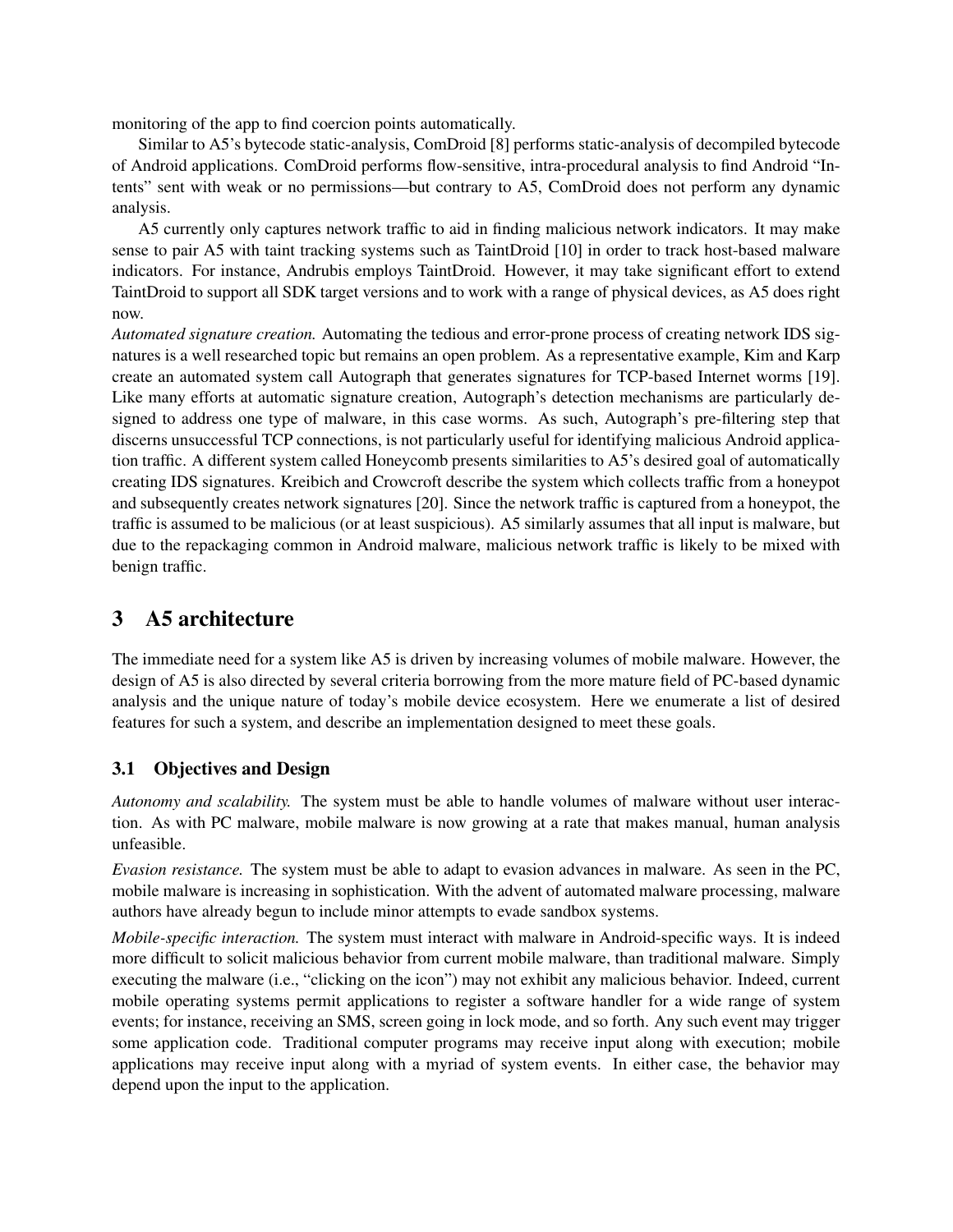

Figure 1: A5 architecture. Malware is first ingested (1) into a shared job queue. Independently, an overall controller is started (2) which starts one or more Worker processes (3). Each Worker retrieves jobs from the queue (4) and either postpones work or reserves a device instance (5) for dynamic analysis (6). Once analysis is complete, the device is returned to the ready pool (7). There may be many Workers and Device Pools on a single host. The controller and job queue may service many hosts (each with many Workers).

*Network-level indicator collection.* The system should primarily collect network threat indicators. Hostbased indicators, such as the modification of a file found on the device, are of limited value on Android. Indeed, since Android's architecture does not permit file system hooks, and, more generally does not even permit privileged access to most components of the system, it is not possible to implement controls similar to anti-virus products found on the PC. Even if Android's architecture were adapted to permit such products (e.g., by systematically "rooting" devices), network indicators are particularly useful to cellular carriers and/or wireless network operators to protect the device even without the ability to install controls on the device itself.

*Modularity.* The system should have a modular, expandable design. Mature analysis systems need to have interfaces allowing for the system to interact with other software systems such as intrusion-detection systems (IDS) or firewall management tools. This requirement is generally driven by entities that have larger research and analysis environments of which A5 may become a component. Additionally, the system must be generally able to adapt to unforeseen circumstances, such as malware that exhibits some new behavior or technology that was not yet imagined when the system was designed.

Based on these objectives, we made the following design choices for the A5 architecture. To process as much malware as possible, A5 is highly parallel and distributed. The basic steps involved are shown in Figure 1 and detailed in the following sections. A5 consists of a queue, a main controller, and a set of workers which interact with a pool of device instances – these device instances are a combination of hardware resources (e.g., a specific phone model), and Android images running as virtual machines on a traditional PC.

First, malware is moved into the system and two stages of static analysis are performed to determine methods of interacting with the malware. Once static analysis is complete, an entry is created in a job queue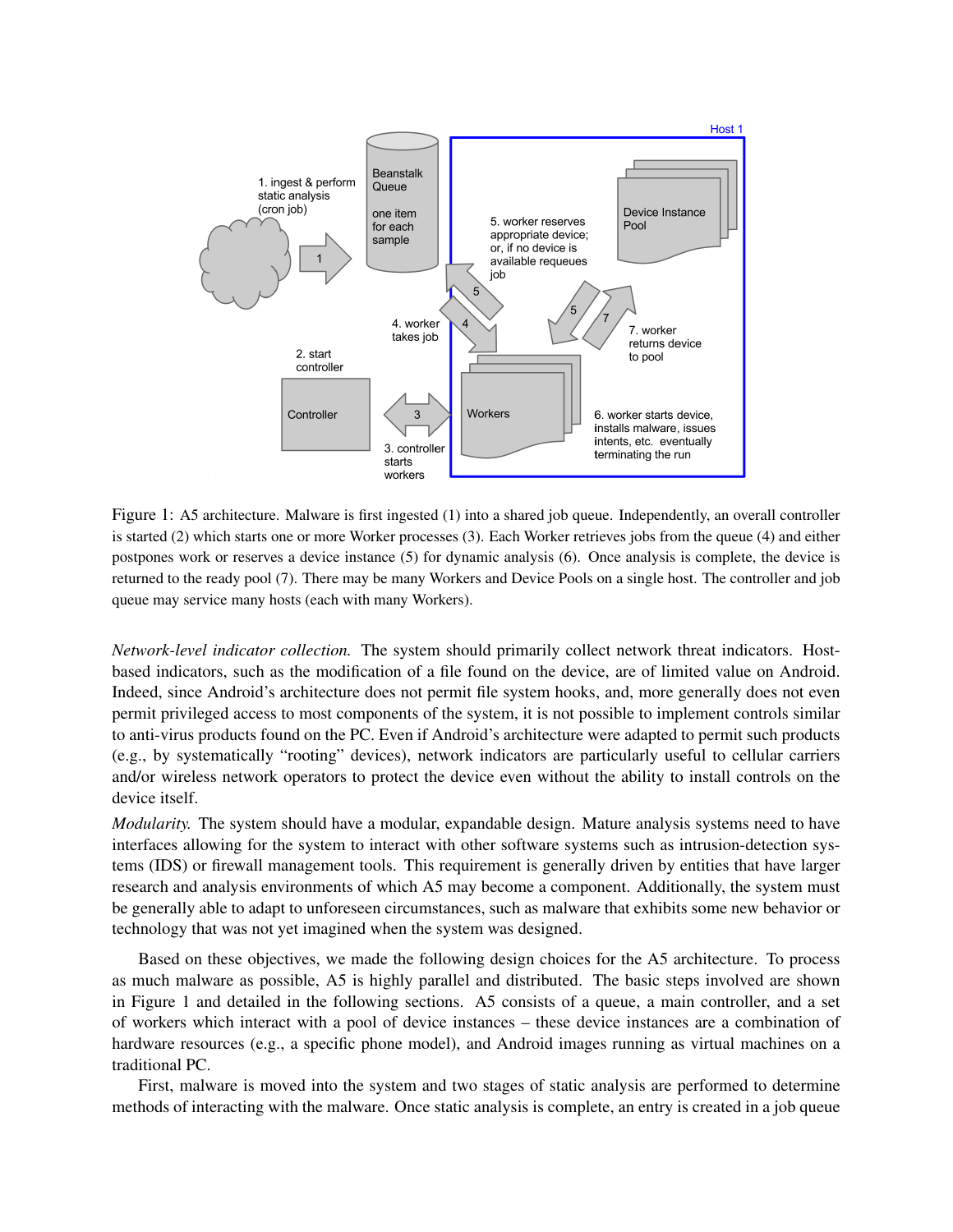for subsequent dynamic analysis. Later, one of many worker processes retrieves the job from the shared queue and executes the malware using an available device from the device pool. The dynamic analysis is informed from the static analysis; this combination of static and dynamic analysis allows our system to better coerce malware to execute nefarious behavior.

The remainder of this section details the implementation of A5. In particular, each of stage 1 static analysis, stage 2 static analysis, and dynamic analysis are detailed. Then, the concept of device pools consisting of virtual and physical devices is described, followed by a discussion of some Android-specific interaction techniques.

#### 3.2 Malware Ingestion

A5 assumes all input samples are malware. The primary functions of the ingestion process are to create a shared job queue entry, (we use beanstalkd<sup>1</sup>), to calculate several pieces of meta-data (such as cryptographic hash values), and to initiate the static analysis.

A5's ingest process is designed to run on each individual sample. This allows for on-demand submission, such as what one may expect of a web service, and as a batched process running periodically, consuming samples that are placed in a particular system path. This allows all of A5 to run perpetually with no interaction from a user. Many security companies receive thousands of samples daily from sources such as VirusTotal [35] or MWCollect [36]. These incoming samples can easily be sorted, for example, to collect all Android samples in one location for input into A5.

#### 3.3 Static Analysis

A5 first resorts to static analysis to try to detect potentially malicious actions. In Android, applications are usually written in Java (less than 5% have "native" C components [40]), and are distributed as APK (Android package) files. These APK files are in fact Zip archives, which contain compiled Java classes (in Dalvik DEX format), application resources, and an AndroidManifest.xml binary XML file containing application meta-data. The structure of Android applications and the Android security mechanisms have been well-documented [12, 27] and many tools exist for creating and manipulating APKs [3, 5].

Typically, Android applications that have a user interface specify at least one Android *Activity* and those that do not have a user interface specify at least one *Service*. These are classes that typically contain the core functionality of the mobile application, and are the primary method for executing application code. Much of the interaction with an Activity will be through the Graphical User Interface (GUI). However, a Service may exhibit no GUI components at all, requiring different interaction during later dynamic analysis.

Android Inter-Process Communication (IPC) typically occurs in the form of an Android event known as an *Intent*. For instance, Intents are used to transfer information between applications and to notify applications when a particular system event, such as the receipt of a text message, has occurred. Since Android Services have no GUI, it is precisely these types of events that initiate a Service.

The chief output of static analysis is an enumeration of "interaction points" (e.g. Activities) and a set of "receivable intents" (e.g. BOOT COMPLETED). Any of these may cause the application to take actions that would not normally occur if the application was simply launched using the graphical interface. As such, A5 will use these sets in order to coerce behavior from the malicious application. Many of these meet the need for better mobile-specific interaction.

<sup>&</sup>lt;sup>1</sup>beanstalkd can be found at http://kr.github.com/beanstalkd/ and is described as "a simple, fast work queue" originally designed to reduce latency on high-volume websites.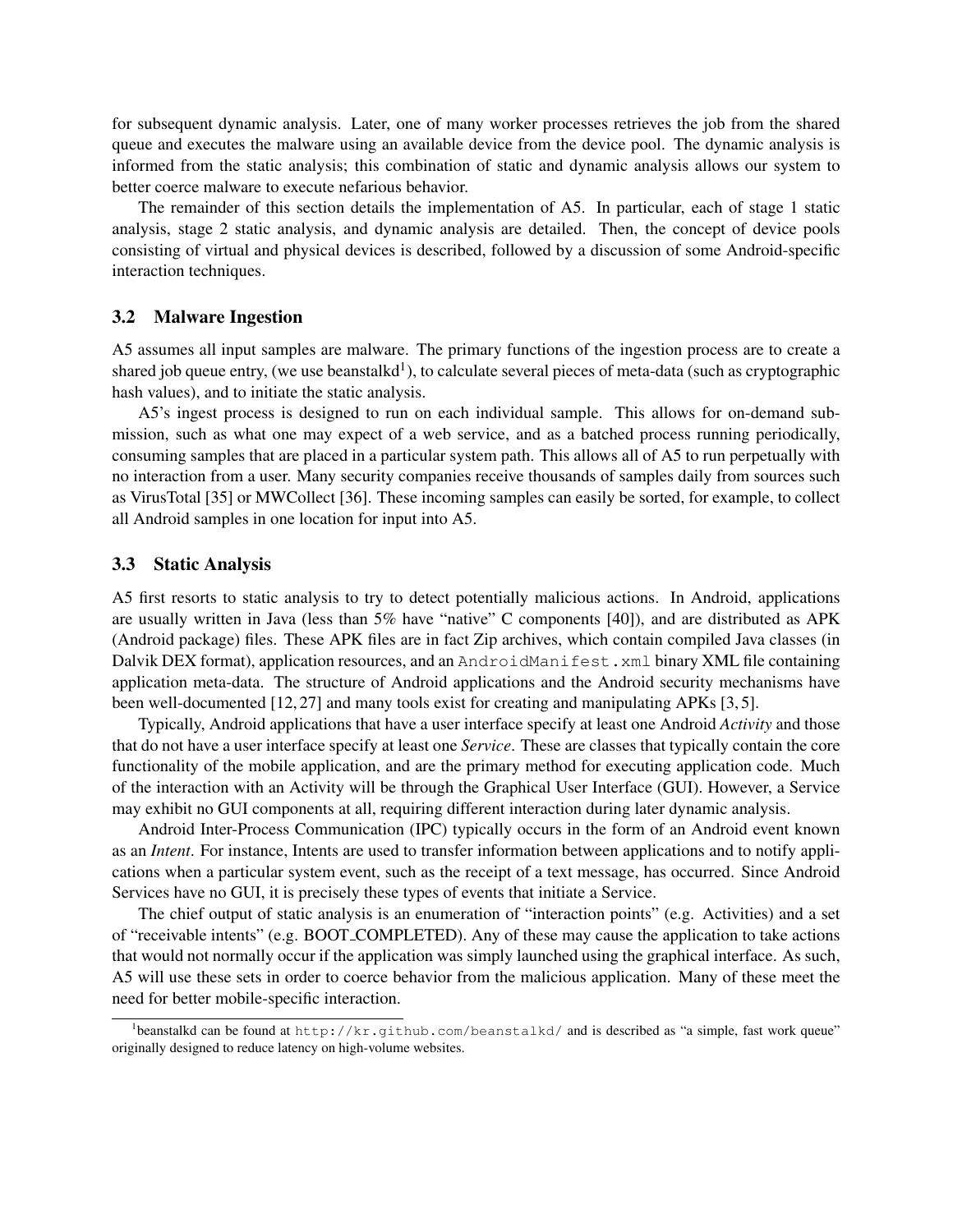```
1 <receiver
2 and roid: name=". message. SmsReceiver"
3 and roid: enabled ="true"
4 and roid: \exp\{ot t \cdot e^x\} true ">
5 \le intent -filter
6 and roid: priority = "214783648"7 <action
8 and roid: name = " and roid . provider . Telephony . SMS_RECEIVED" >
9 \langle action >
10 \le l intent – filter >
11 \langle receiver>
```
Figure 2: Receiver from ANDROID-DOS malware. A5 notes the action for this receiver. Receipt of a text message may be the only way this method is executed. In other words, the .message.SmsReceiver code may never be invoked if the instance never receives a text message.

#### 3.3.1 Stage 1 Static Analysis: AndroidManifest

Much of the stage 1 analysis in A5 revolves around the AndroidManifest. xml file. This file dictates much of how an application may interact with the device. Each application must advertise the desire to receive particular Intents by declaring permissions in the AndroidManifest. Similarly, through documentation [34] and source code analysis [15], use of certain API functions implies the ability to receive certain Intents.

Even though the manifest is stored in binary XML form, tools are readily available for parsing key components such as requested permissions, broadcast receivers, background services, and activities. Each of these components define key interaction points for the application, and are cataloged for later use in dynamic analysis.

For instance, an Android BroadcastReceiver or "receiver" is a way for an application to register the desire to receive an Intent from the system or another application . A receiver from recent Android malware is shown in Figure 2. A5 parses and saves the action from this portion of the manifest, in this case receipt of an SMS message. During dynamic analysis, the receipt of a text message may be the only action that invokes the .message.SmsReceiver method.

Instead of creating yet-another-tool to extract pertinent information, we elected to leverage an existing open source tool known as Androguard [1]. If Androguard did not support a particular function that A5 required, we implemented the feature and submitted patches back to the Androguard developers.

#### 3.3.2 Stage 2 Static Analysis: Bytecode

In addition to the relatively naïve stage 1 analysis of the Android application manifest, we also analyze the Java bytecode of the application binaries. The goal of this stage 2 static analysis is to identify additional interaction points which enable users or the system to interact with the application. While many interaction points are declared in the application manifest, some may be created dynamically by the application, thus being missed by naïve analysis.

An example of an interaction point that may be missed during stage 1 is shown in Figure 3. The application in Figure 3 performs a registerReceiver call registering the desire to be notified when either the user begins interacting with the device or the device screen turns off. Neither of these Intents are found in the AndroidManifest.xml.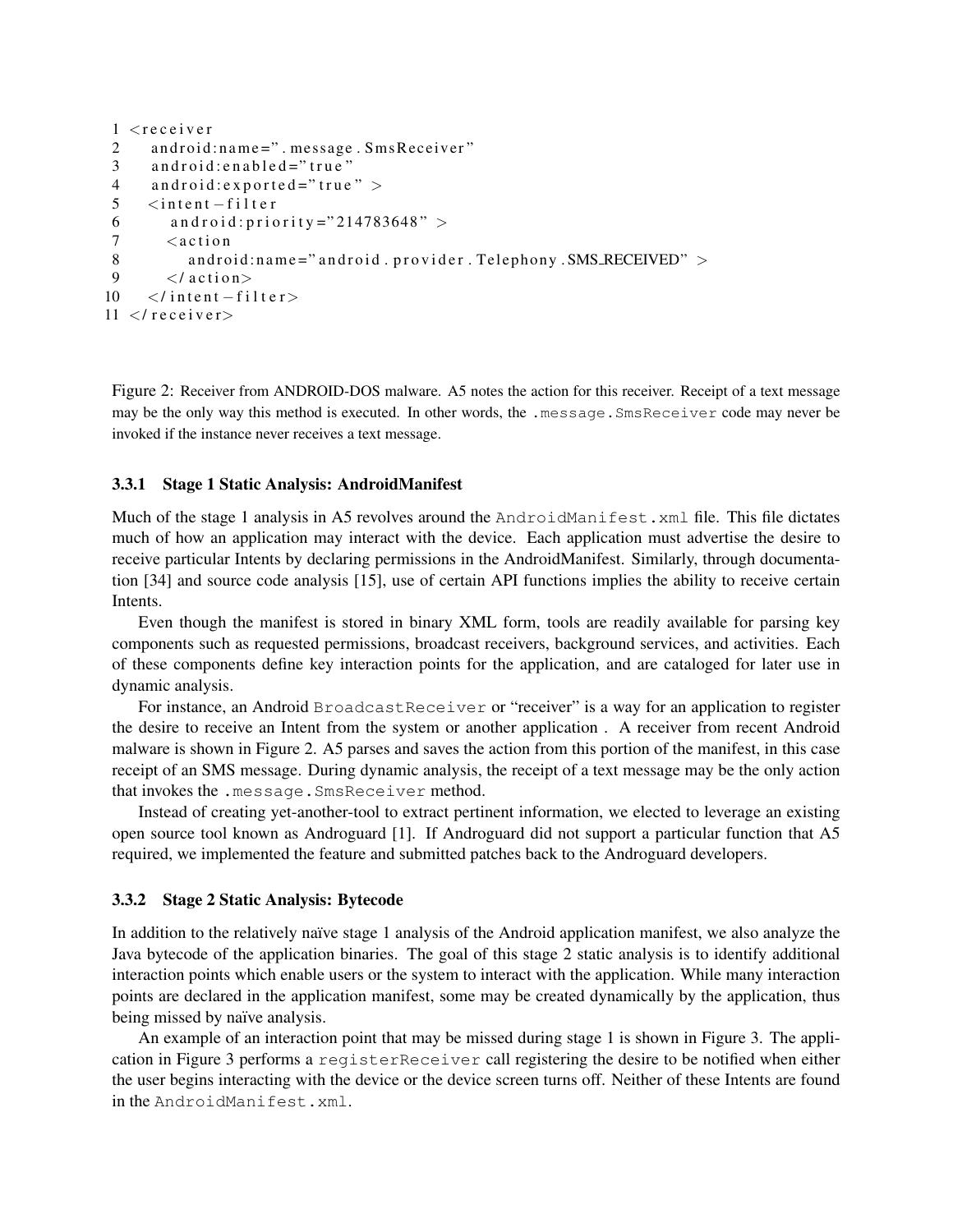```
1 public static void h (Context paramContext)
2 {
3 Intent Filter local Intent Filter = new Intent Filter ();
4 localIntentFilter.addAction("android.intent.action.USER_PRESENT");
5 localIntentFilter.addAction ("android.intent.action.SCREEN_OFF");
6 paramContext.registerReceiver (new UserActivityReceiver (),
       local InternetFilter;
7 return;
8 }
```
Figure 3: Code section reverse engineered from a GoldDream malware sample. Here, the desire to receive USER PRESENT and SCREEN OFF Intents are registered dynamically - these Intents do not appear in the AndroidManifest.xml and would be missed by analysis techniques that do not incorporate bytecode level analysis.

```
1 Calendar c = Calendar . getInstance ();
2 String bootc = "android.intent.action.BOOT_COMPLETED";
3 int seconds = c.get (Calendar.SECOND);
4 intent Filter bootcif = new intent Filter (bootc);
5 register Receiver (bootcif);
```
Figure 4: Code section demonstrating the need to resolve variables. In this case the CFG is recursively traversed in order to find the value of bootcif at the time registerReceiver is called in line 5. In this case, A5 concludes that the program dynamically registered the desire to be notified when the system has finished booting.

The stage 2 static analysis algorithm is fairly intuitive. First, A5 invokes the DED [11] decompiler to create Java classes from the Android application code. Next, A5 uses Soot [30] to obtain an Intermediate Representation (IR) and a Control Flow Graph (CFG). This abstract IR is known as Jimple [31] and is useful because it eases the burden of dealing with the more complex Java bytecode.

Each node in the CFG represents one Java statement, and the graph edges correspond to the relationship between the statements in the malware. A5 traverses the CFG in order to find nodes that represent a known Android interaction point.

Each CFG node is further decomposed into an Abstract Syntax Tree (AST) representing individual components of the statement. Specifically, A5 looks for calls to android.content.Context.registerReceiver() and android.app.Activity.startActivityForResult(). Calls to android.content.Context.registerReceiver(), as shown in line 6 of Figure 3, result in the application becoming eligible to receive Intents with a specified Action (i.e. a particular string). Similarly, calls to android.app.Activity.startActivityForResult() result in the application making a call to another application, but with an embedded Intent for the callee to make a callback to the target application. When A5 discovers one of these calls, the CFG is recursively traversed in order to resolve variable definitions. These definitions must be resolved in order to capture Intents that represent interaction points. For example, Figure 4 shows a call to registerReceiver at line 5, however, the AST node only contains the component for variable bootcif. A5 recursively traverses the CFG to determine the variable definition at line 2.

Much like the stage 1 static analysis, the output of the bytecode static-analysis is a set of receivable Intents for use during the dynamic analysis.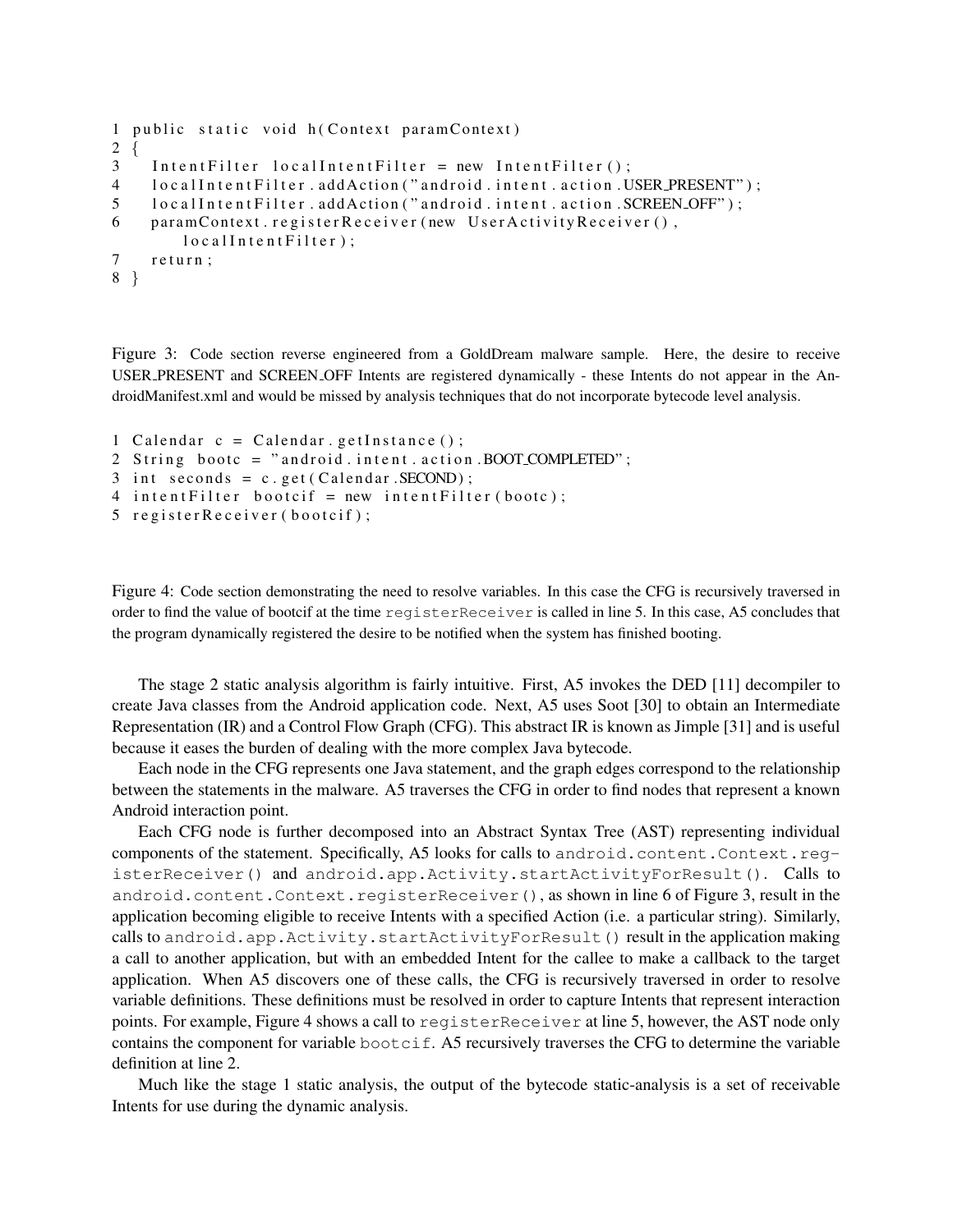#### 3.4 Dynamic Analysis

The ingestion process and static analysis components execute relatively quickly, but the dynamic analysis portion is more time-consuming. Fortunately, it also lends itself to parallel execution. Figure 1 depicts many workers on a single A5 host. *Worker* processes on each A5 host retrieve jobs from the shared job queue for processing. Once a new job has been reserved from the queue, the Worker inspects a pool of candidate Android instances available to that particular host attempting to reserve a compatible instance. A compatible instance is one in which the malware sample is expected to run. For example, a mobile application that declares a minimum SDK (Android API) level of 8, will not run on a level 4 device. Even if the application were to be modified by A5 to specify level 4 prior to instance selection, the application may actually rely upon a feature not available until level 8. Assuming a compatible instance is available, the Worker continues with dynamic analysis. If no compatible device is available, the job is placed back into the queue with a delay in order to reduce the chances that Workers repeatedly reserve the same job when no compatible instance is available – effectively de-prioritizing other pending samples.



Figure 5: Worker process flow. Communication with the device instance is performed using the Android Debug Bridge (ADB), and output from the static analysis is utilized in dynamic analysis interaction.

The Worker then boots the instance and follows the process depicted in Figure 5. Communication with a running instance is performed with the SDK debugging tool known as the Android Debug Bridge  $(ADB)^2$ . Since the boot may take some time, the worker initiates the boot process, then, using ADB, blocks until the device is fully booted. Once booted, A5 uses ADB to install the malware sample into the instance. Once the sample is installed, the Worker coerces malicious behavior from the instance, again using ADB. After a set period of time the Worker terminates the instance and returns it to a known state.

#### 3.5 Instance Pools

When retrieving a new job, the Worker must locate a device instance compatible with the malware sample. For this reason, A5 maintains pools of devices on each host. Each instance in the pool may be a physical or virtual instance, as detailed below. Workers synchronize the use of instances by maintaining instance state in a data structure shared among Workers on each host.

Virtual instances have the benefits of being low-cost, easy to automate and generally flexible. On the other hand, virtual devices are not typically used in everyday computing, so malware that can detect the

<sup>2</sup>http://developer.android.com/tools/help/adb.html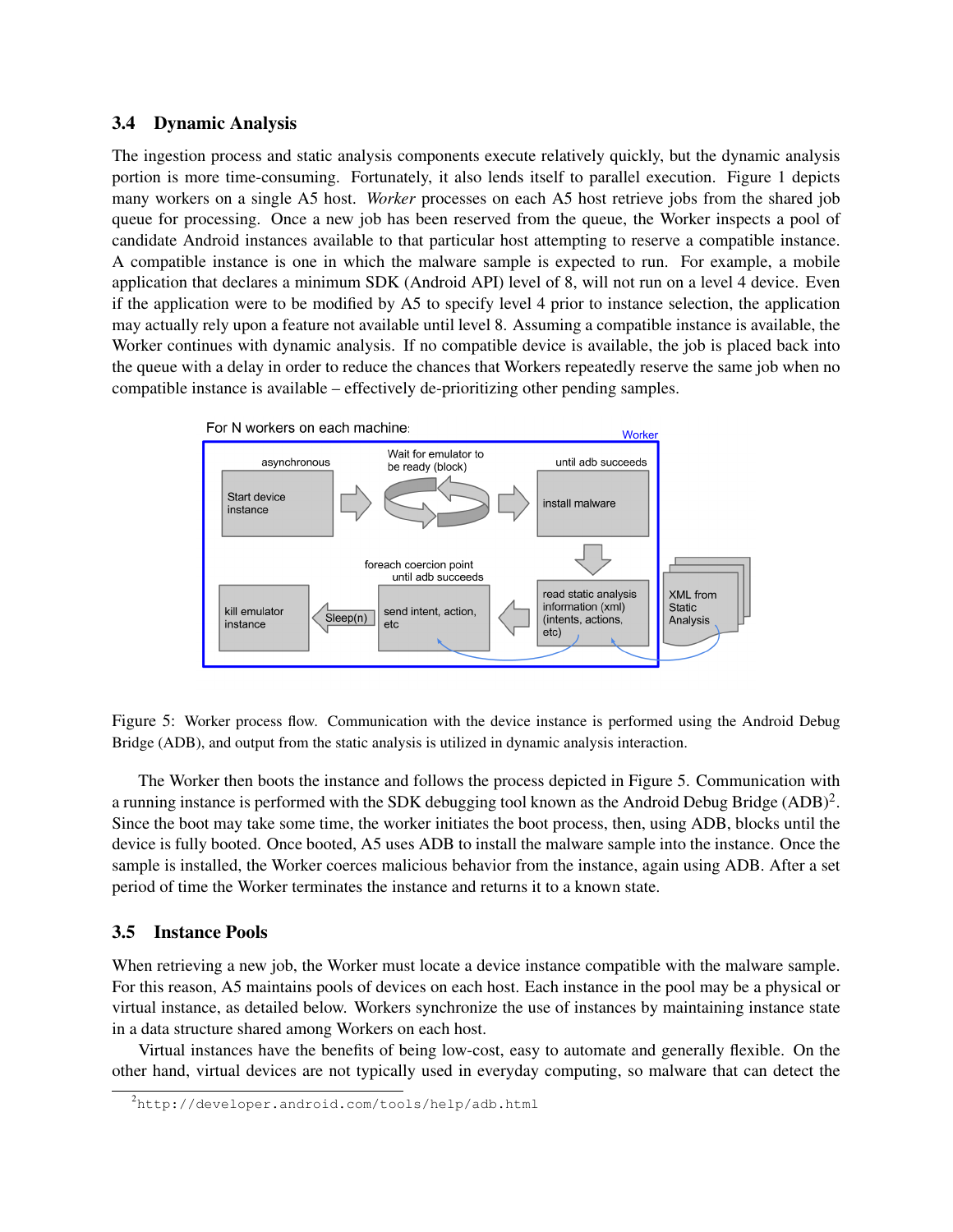virtual environment may elect to exhibit alternate behavior. In this light, the use of physical devices may be warranted.

#### 3.5.1 Virtual Instances

Virtual instances in A5 are realized with modified versions of the emulator distributed with the Android SDK. These instances all are are stored and executed on commodity computer hardware. Using virtual instances allows A5 to scale easily by simply creating larger instance pools as needed. Resetting a virtual instance to a known state is as simple as starting the instance with a "wipe data" flag or deleting and recreating the instance image from scratch.

However the emulator offers a subset of features found on a real device. The lack of features can be coarsely grouped into two classes: features not implemented by the emulation system and software that is not present in the emulated device image. An example of the former is Bluetooth, which is not implemented in the emulator, but is present on most devices. An example of the latter is the Google Play application, which is pre-installed in nearly every Android device sold, but is not present in the default emulated device image.

The lack of features presents a fundamental problem to a dynamic analysis system: if malware makes use of one these missing features, the malware will not run properly. This change in behavior may be explicit (malware employs "virtualization detection") or implicit (the malware happens to try to use a missing feature). In either case, the desired behavior from the sample will not be realized.

On traditional computers, virtualization detection was initially not found at all. It was later employed more frequently to evade dynamic analysis systems: If the malware was detecting it was running on a virtual machine, the malware would demonstrate benign behavior. The increased use of virtualization detection by malware in turn led to creating dynamic systems employing physical machines [28]. However, as virtual machines and, more generally, virtualization, is increasingly employed on laptops and desktop computers, running in a virtual machine is not a give-away that the platform is attempting to analyze a piece of malware. In other words, new forms of malware may paradoxically employ virtualization detection *less* frequently.

In today's mobile computing paradigm, the devices physically move with the user and data bandwidth at any given time varies greatly. Contrary to traditional computing platforms, there is not yet a clear use-case for virtualization in typical end-user environments. Resources such as bandwidth or power are far more constrained and devices are typically not shared among multiple users. However, if systems like A5 are increasingly deployed – as we believe they will be – virtualization detection in mobile malware will become a reality.

Manual analysis of malware families in 2012 [39] revealed that the current generation of mobile malware does not yet employ virtualization detection. Even so, Vidas and Christin explored possible methods such detection might be implemented and provided a taxonomy of several methods [33]. Following this work, recent malware is starting to employ such detections "in-the-wild". For instance, a recent Android Malware (Jan 21, 2014), Android.hehe [9], implements two checks: (1) the nonexistance of an IMSI - a unique cellular subscriber numer and (2) the existance of Build. strings that are exactly "sdk" or "google sdk" as shown in Figure 6. Similarly, Android Malware "Oldboot" (Apr 2, 2014) identifies is running location of the malware instance  $(\sinh(\theta) - \sinh(\theta))$  and exits if the path is not as expected or if there is no sim card present.

In A5, the emulator software is built from source, and subsequently the resulting emulator is similar to the emulator distributed with the binary Android SDKs. However, we enhanced the emulator to evade some virtualization detection features. For example, an unmodified emulator will always return the same values for APK calls such as TelephonyManager.getDeviceId() (all zero's) or Settings. Secure. ANDROID\_ID (null). By modifying the virtual instances such that values indicating a physical rather than a virtual device is in use, A5 becomes less detectable by malware seeking to deter-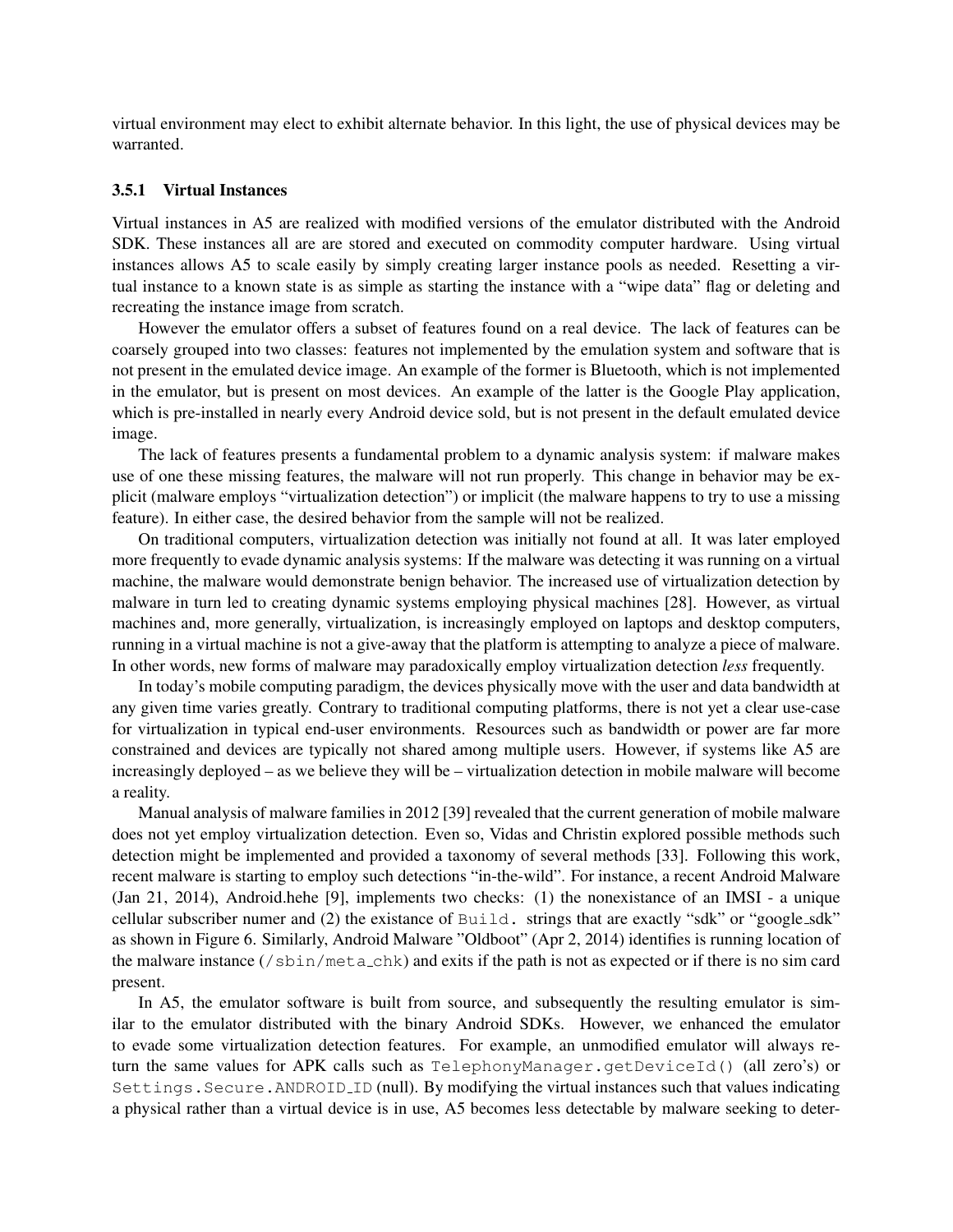```
1 String v0 = TelephonyUtils.getImsi(((Context) this));2 if (v0 == null) {
3 return;
4 }
5
6 public static boolean is Emulator () \{7 boolean v0;
8 if ((Build .MODEL. equals Ignore Case ("sdk")) | (Build .MODEL.
         equals [spaceCase("google_sdk"))) {
9 \t v0 = true;10 }
11 else {
12 \t\t\t v0 = false;13 }
14 return v0;
15 }
```
Figure 6: Simple evasions are starting to appear in real malware observed "in-the-wild." This example is from Android.hehe malware, which attepts to evade analysis by detecting that an instance is an emulator via Build strings common in developer SDKs, and by checking for the lack of a device subsciber ID which is common in the Android emulator.

mine if execution is occurring in a virtual sandbox. A5 makes such changes in Build parameters, the TelephonyManager class, and the default networking configuration. A5's emulator instances have configurable settings in these cases each instance returns values that simulate values observed on real devices.

However, even with modifications that make the emulated Android instance more like a physical device, there are large voids in the emulated environment. Malware need only check for one of the many hardware features not currently implemented such as Bluetooth, Wi-Fi, sensors, etc. These hardware features are very common in physical devices and are simply not present in the emulator. Implementing entire systems to emulate these is a large undertaking and has not been done as part of the current A5 implementation. For this reason, it is currently trivial for malware to detect that the malicious application is currently running in a virtual environment and not a real device. To address this issue, we complement our virtual environment with physical device pools.

#### 3.5.2 Physical Instances

By using real, physical devices in A5 device pools, we prevent malware from being able to trivially determine from hardware presence that the sample is being processed by a dynamic analysis system. The real devices possess actual hardware for systems that are missing in the virtualized environment, such as Bluetooth. A5 systems relying upon physical instances can scale linearly by purchasing more devices.

Physical devices embody a wide range of software features and hardware capabilities. As with typical computers, more recent devices have more computing power and are distributed with more recent software. In order to process all samples with physical devices, at least one device is needed for every Android SDK target version.

Resetting a physical device to a known state is not as simple as resetting a virtual instance. Android devices do not typically have boot modes that can be controlled remotely, such as PXE found on many modern network adapters. In fact, typically the only boot-time interface to Android devices is the USB/charging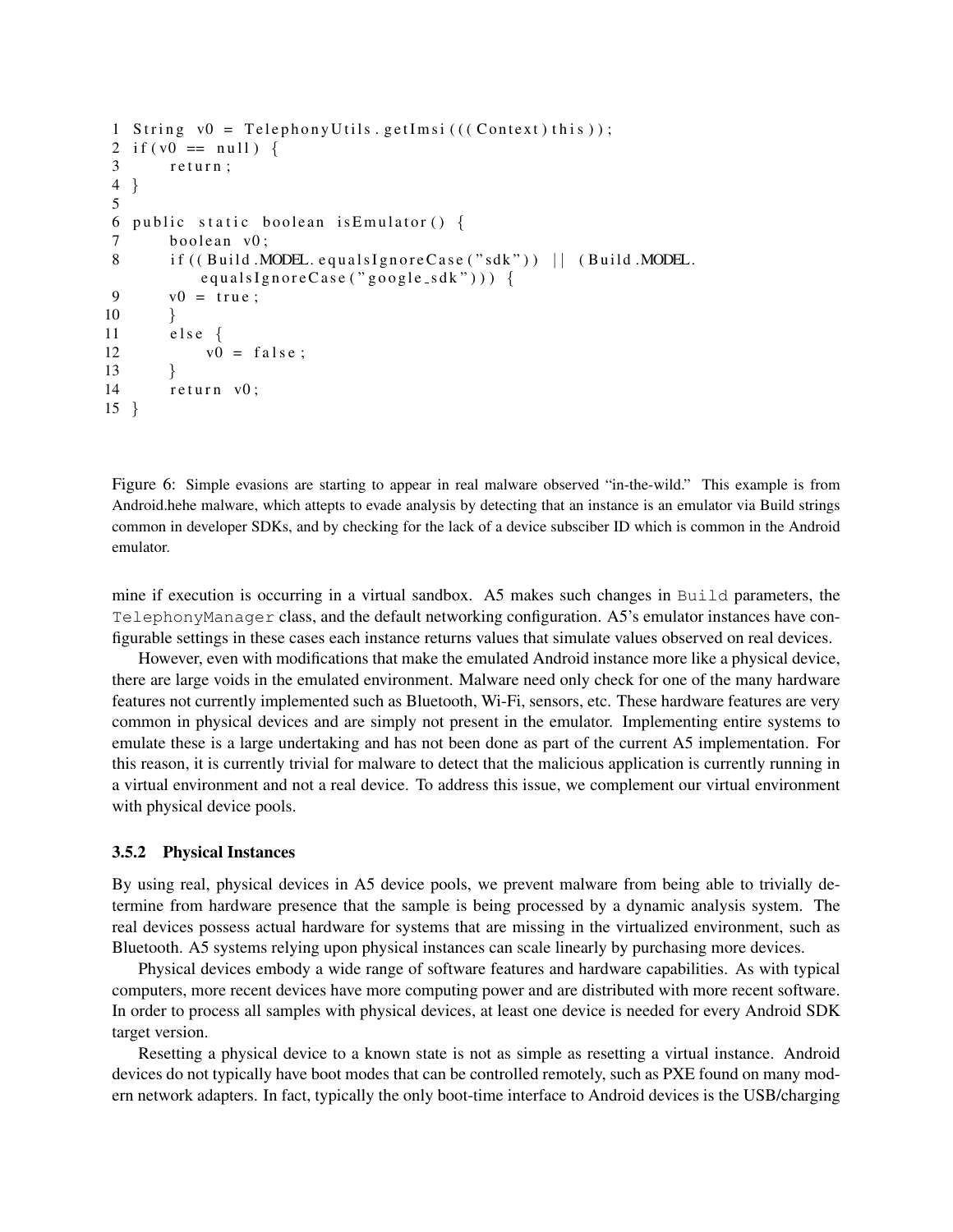port. Various manufacturers support proprietary flashing protocols, but some devices employ the more approachable *fastboot* protocol. Critically for A5, fastboot supports erasing from and writing to device data partitions. A device may enter fastboot mode prior to loading the operating system when a person uses a special hardware key combination. However, ADB can also be used to reboot a running device directly into fastboot mode. In this way A5 can programmatically return a physical device to known state prior to each execution. In order to write data to a partition, the device must be "unlocked." Manufacturers each have different positions on whether a consumer should have the ability to write data to a device. Developer-friendly devices, such as the Nexus-branded devices, can all easily be unlocked. Similarly, these devices also support fastboot making them ideal devices for automated use in A5.

Unlike virtual devices, physical devices are capable of actual physical medium communication. Physical devices can communicate over cellular, Wi-Fi, Bluetooth, NFC, etc. To permit devices to exhibit network behavior, A5 devices are configured to connect to a wireless access point that routes to the Internet. This wireless connection provides a method for for network package capture, but can also leak sensitive information or be used by a miscreant to attack a local resource. Furthermore, the wireless environment around the device may change due to outside circumstances. For example, a neighbor may install a new wireless access point to which the device may connect. For all of these reasons, physical device pools should be placed into an radio frequency (RF) isolated environment along with the routing access point.

#### 3.6 Malware Interaction

Regardless of the instance type, once the malware is installed, A5 must interact with the instance to coerce the malicious behavior. Of course, A5 can, and does, start the main activity of applications that place an icon in the application list for users to click. However, A5 employs other techniques for interaction.

The primary method for interaction is via receivable Intents ascertained during stage 1 and stage 2 static analysis as described in sections 3.3.1 and 3.3.2. Using ADB, a Worker can send intents to a running instance. Intents are sent to the device sequentially and feedback from ADB can be used to verify that an Intent was successfully registered on the instance.

A5 could simply send every type of Intent available for the SDK version of the instance. However, this coarse style of fuzzing presents two problems: inability to discern custom Intents and poor performance. Each version of the SDK specifies dozens of Intents and permissions [4], simply iterating through all of these takes considerable time which would lower the overall performance of A5. More importantly, applications can specify custom Intents [4], which may not be known a priori. Figure 7 depicts the creation and receipt of custom Intent, some.custom.intent.FOO. For these reasons, A5 employs a more granular system, precisely issuing Intents derived from static analysis.

Some Intents do not require any additional information. Sending the BOOT COMPLETED Intent unambiguously indicates that the device has finished its startup procedures. Other Intents lose meaning without additional information. For instance, consider a text message (SMS), which requires associated telephone numbers and message content. In order to handle these more complex situations, A5 uses a custom library, libIntent, to create Intents that consist of well-formed data. Continuing with the SMS example, when static analysis has indicated that an application may receive an SMS, A5 uses libIntent to send text messages via ADB to the device with random message content and random, valid 10-digit telephone numbers as the source. In A5's current implementation, libIntent handles SMS messages, power events, battery level changes, network events (delay, speed, cellular type, etc), GPS data, Voice calls, and the ability to pass through generic events in case users wish to use libIntent independently from A5.

The final method of interaction is via a software feature known as a "monkey." Android's developer software distribution contains a program named monkey for use in user interface testing. The monkey program "generates pseudo-random streams of user events such as clicks, touches, or gestures, as well as a number of system-level events" [4]. By using the monkey, A5 can automatically simulate user input.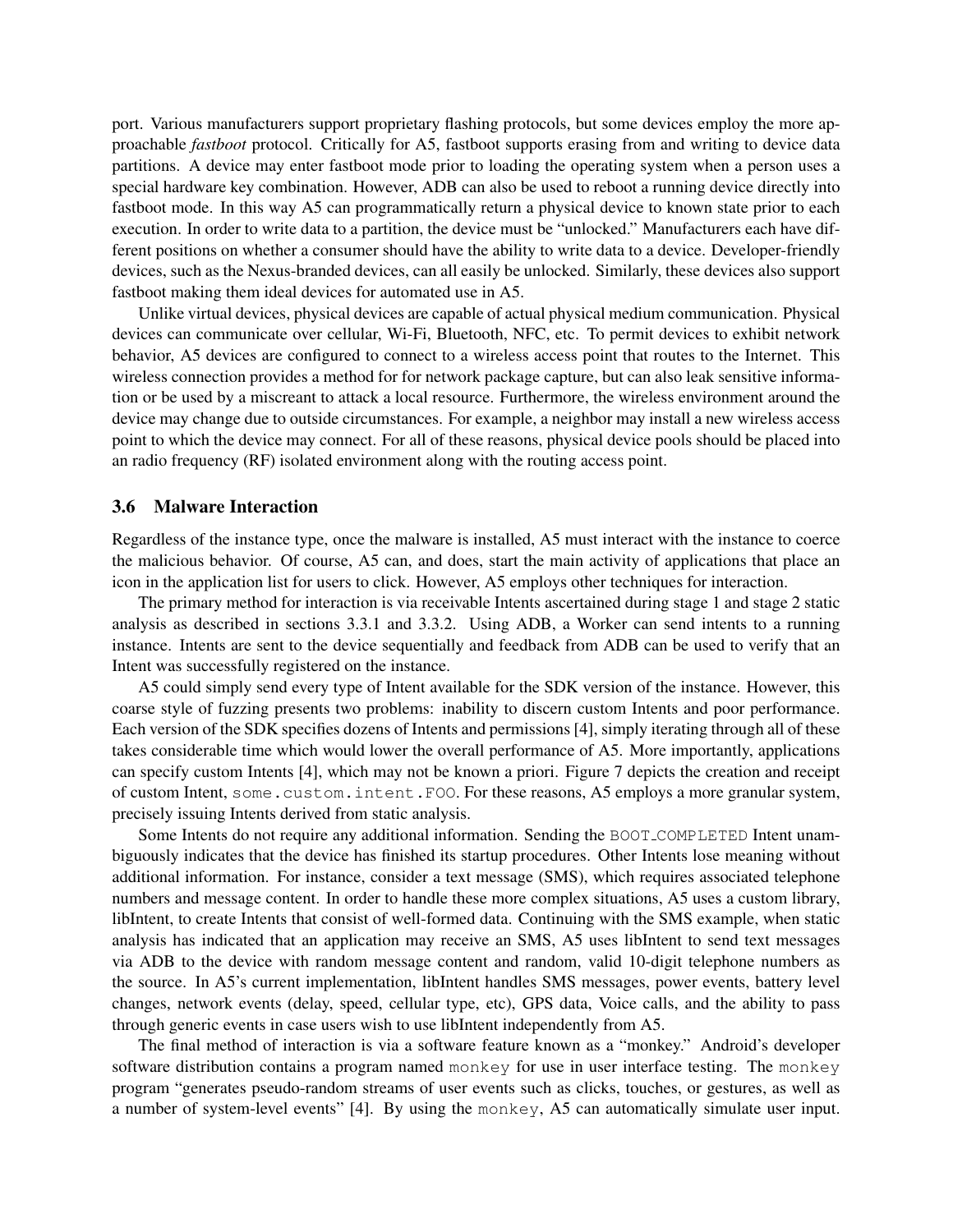```
1 Intent i = new Intent();
2 i . set A c tion (some . custom . intent . FOO);
3 context. sendBroadcast(i);
4
5 public class IncomingReceiver extends BroadcastReceiver {
6 public void onReceive (Context context, Intent intent) {
7 if (intent.getAction().equals (some.custom.intent.FOO)) {
8 // some action
9 }
10 }
11 }
```
Figure 7: An example of a custom Intent, line 2. A broadcastReceiver as defined in lines 5-11 can receive such an Intent by observing the custom string in the Intent's action (line 7).

This rather coarse method of interacting with the application can change the state of the installed program, possibly making the instance more likely to respond to interaction. For instance, consider an application that blocks access using a modal dialog with a EULA. A monkey may be invoked to "click" many times, bypassing the access restriction.

#### 3.7 Network Traffic

Any network communication destined for the Internet from an instance is routed to the Internet by A5. This is a design decision that permits malware that connects to remote servers to communicate with these servers so that the network traffic can be captured and used to inform network countermeasures. Other commercial and academic sandbox systems operate in a similar fashion. Some systems selectively route some traffic to the Internet and direct other traffic to controlled servers or honeypots [6].

For virtual instances, A5 utilizes the network capture feature of the emulator. Using the emulator feature is not only convenient to initiate, but also results in a single data file for each input sample.

For physical instances, the devices are connected to a Wi-Fi network which is monitored. Unlike the emulator feature, network capture is performed on a shared medium. To obtain device-specific data, the network capture is filtered using the device's MAC address.

Regardless of the instance type, the resulting capture file will contain a combination of malicious traffic, administrative traffic (such as ADB), and, in the case of repackaged applications, legitimate traffic. Each of which presents a unique problem with regard to the creation of network countermeasures. The administrative traffic is generally very easy to filter. For example, ADB traffic can typically be filtered based on the TCP port. Since the ADB ports vary by the instantiating of each instance, it is unlikely that a TCP port-based filter will omit any data erroneously. This simple filter can reduce the network capture substantially. For instance, filtering ADB traffic reduces the network capture for the "NotCompatible" piece of malware [26] by 65%.

Unfortunately, filtering legitimate traffic is more difficult as the characteristics of the legitimate traffic are not known a priori. Repackaging of applications in order to add malicious functionality creates additional difficulty. One might imagine learning algorithms that observe similar behavior across a family of malware. However, with repackaging, the shared behavior may be the legitimate traffic from the original application or it may indicate the same malicious software was injected into several different applications.

In the current implementation of A5, the network captures are pruned such that much of the traffic that is not beneficial to network countermeasures is filtered out. From the network captures, analysts can then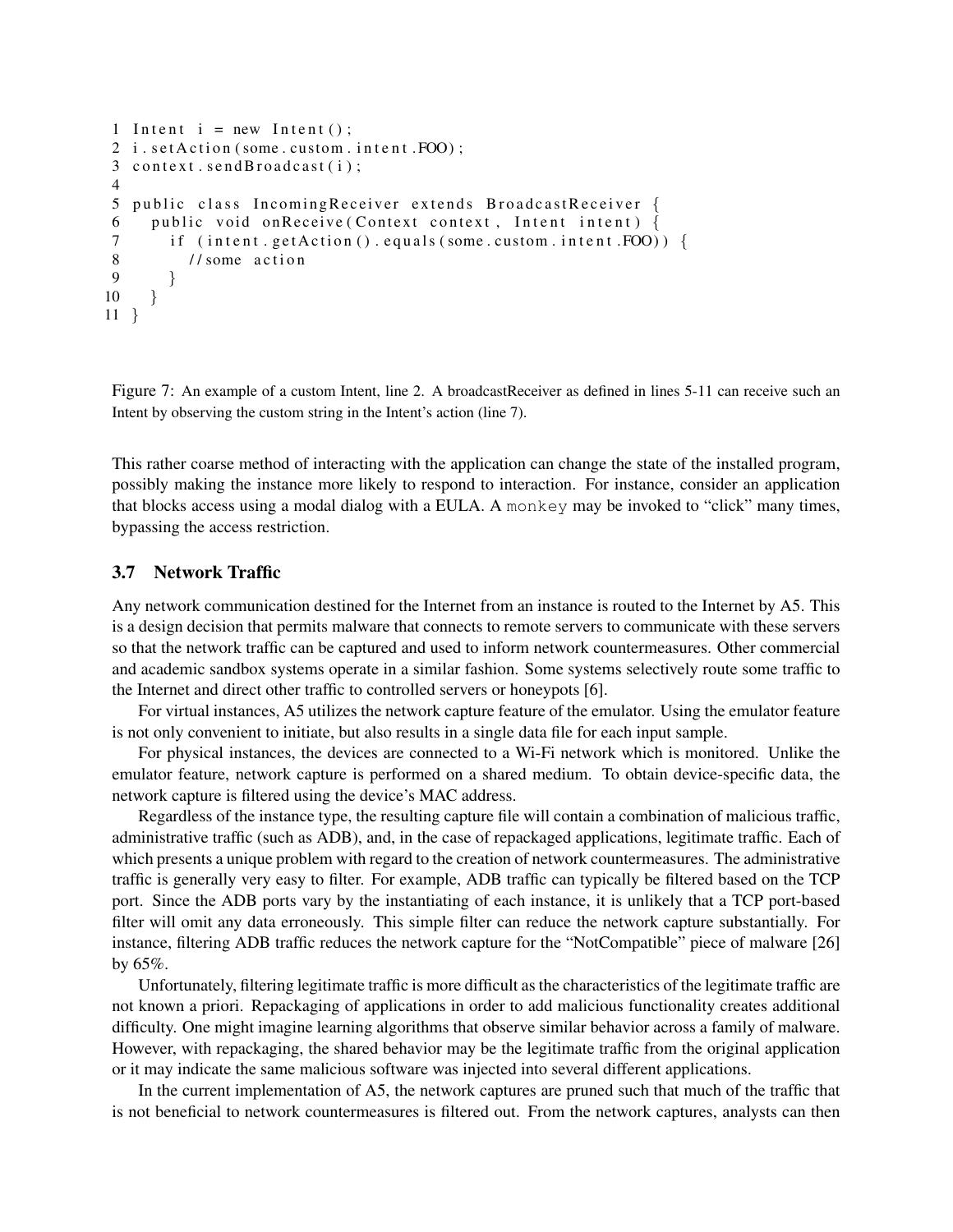```
1 a lert tcp any any \rightarrow any any (msg:" autocreated dns->host rule"; content:"
      Host |3A20|"; content: "not compatible app.eu. |0D0A|"; within: 64;)
2 a lert udp any any \rightarrow any 53 (msg:" autocreated dns->dns rule"; content:"
      n o t c o m p a tible app. eu."; nocase;)
3 a l e r t udp any any -> any 53 (msg: " autocreated NotCompatible data decryptor";
       content: "notcompatibleapp.eu"; nocase;)
4 a lert udp any any −> any 53 (msg:" autocreated NotCompatible data decryptor";
       content: "3 na 3 bud et 9 . ru "; nocase;)
5 alert tcp any any -> any 8014 (msg:" autocreated NotCompatible data decryptor
      "; flow: established, to_server; dsize:13; content: "|04|"; depth:1;
```

```
content:" |01 \t05 \t00 \t00 \t00 \t00 \t07 \t00|";)
```
Figure 8: Candidate Snort signatures automatically created by A5's post-analysis framework following the analysis of a NotCompatible sample. Lines 1 and 2 were created by default plugins, whereas lines 3 - 5 were created by a custom plugin designed specifically for the NotCompatible malware family.

create, for instance, intrusion detection system signatures; while the process is not entirely automated, A5 facilitates this through an extensible plugin framework.

#### 3.8 Plugin Framework

A5 further assists the analyst through a modular post-analysis framework. Plugins are Python scripts that follow a naming convention and conform to a simple API, requiring each plugin to only define a handful of functions and follow a naming convention. Each plugin is loaded dynamically by A5 during malware execution and evaluated against dynamic analysis results or submitted samples, or both. Plugins generate two types of output, signatures intended to be used in an IDS, and freeform text that is intended to provide additional context to an A5 report. An analyst can elect to deploy any suggested signatures in light of the A5 report including any information added by plugins.

The default plugins create candidate signatures blindly—that is, without having any prior knowledge of the malware. For example, malware may issue a DNS query in order to determine the IP address of a Command-and-Control server. A perfectly acceptable IDS signature may look for this particular DNS query and block the communication, thus preventing the malware from further interaction with the remote controller. On the other hand, a DNS query may be legitimate traffic issues with the purpose of determining the IP address of a server that is used to save high score data in a game. Default plugins are a simple attempt to automate the analyst's work when a sample has never before been encountered by A5. Since the default plugins are fairly generic, they may have limited value, but they do automate the signature creation process and may help prevent costly typographical mistakes in signature creation.

Unlike newly encountered malware, the plugin framework can also be employed to automate signature creation for known malware families. The framework facilitates programmatic access to the data collected during dynamic analysis and the associated Android application. In this way, malware can be identified using the submitting application, or via captured traffic, or both. Subsequently, prior knowledge can be applied to new variants of malware to automate many analysis tasks.

As we will show in 4, a plugin can be used to automate specific identification, data extraction, decryption, and the crafting of IDS rules well suited for a malware family. A5 plugins provide a general method of applying actions that may otherwise take considerable time for an analyst.

We provide an example of candidate signatures created by the post-analysis framework in Figure 8. While the plugin here creates Snort signatures, other IDS (e.g., Bro) could be supported in a similar manner.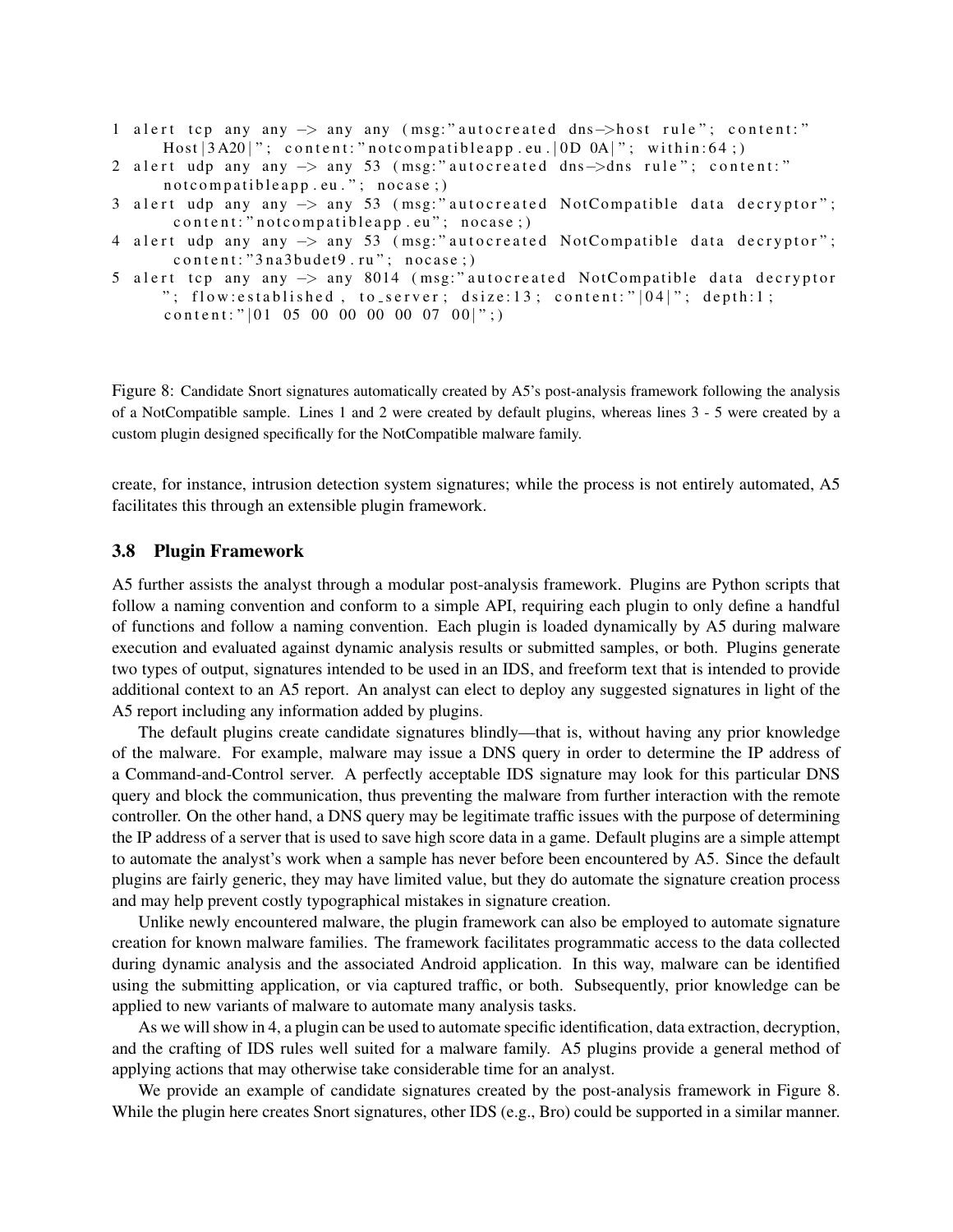The signatures have been automatically created from the dynamic analysis of the NotCompatible malware [26]. An analyst would still be charged with identifying that the candidate on line 1 is likely of little value, but that lines 2–5 may be useful. Lines 1 and 2 were created by default plugins that assume that DNS queries still present in the pruned network traces search for malicious domains, and thus a DNS based rule or an HTTP rule based on the DNS name may be useful. However, the NotCompatible malware doesn't use the HTTP protocol, so a signature looking for a Host header is not relevant.

The real power of the plugin framework is actually more evident in lines 3–5. Rather than a specific piece of malware, NotCompatible actually defines a family of related pieces of malware—we have observed dozens of different samples in the wild. Using a previously seen variant of NotCompatible, our plugin was able to produce a custom rule for this (unseen before) variant of NotCompatible in lines 3–5. In other words, our plugin is able to automatically generate IDS signatures for new variants of NotCompatible as long as the overall networking protocol used in the malware family does not change.

More precisely, the plugin, whose source can be found in the appendix, identifies NotCompatible malware based on the unique networking protocol employed by the malware. Once the malware is identified, the plugin can then automatically decrypt the command-and-control server data stored in the APK. This is very useful for the analyst since the dynamic analysis system is likely to only create network traffic to the initial command-and-control server, therefore never having to resort to the backup server.

# 4 Evaluation

Here we evaluate an implementation of A5. We evaluate our design goals with the specific implementation, measure performance of the system, and compare A5 with an existing Android runtime analysis system.

#### 4.1 Design Goals

In section 3.1, we enumerated five criteria that our A5 must embody in order to be a successful sandbox. Here we discuss how A5 fulfills each of these metrics in turn.

*Autonomy and scalability.* A5's distributed and expandable architecture permit A5 to grow linearly with the growth of mobile malware samples. Additional Workers can be added to an A5 installation by adding resources to an existing node or by adding additional nodes. Further, the periodic ingestion process along with on-demand web service submission affords A5 the flexibility of interacted with a user dynamically or autonomously processing malware feeds without user interaction.

Whether samples are processed automatically or on-demand, A5 attempts to ease the burden placed on the analyst by filtering out innocuous traffic and presenting candidate signatures for the remaining network activity. For identified malware families, additional post-processing can be performed in order to further automate analysis and countermeasure creation. Ultimately, human interaction is still required for final determination of network countermeasures, but this interaction is substantially less than if the analyst had to perform any analysis manually.

*Mobile-specific interaction.* The methods of malware coercion certainly vary between mobile and PC-centric malware. Here A5 employs a variety of mobile-specific coercion techniques. The most straight-forward interaction is actually running the mobile application. For most applications, the interaction is similar to that of PC-malware: starting the default Android Activity. However, through two stages of static analysis, A5 determines many types of coercion that would otherwise be omitted from a dynamic analysis system. Intents determined from static analysis are then issued in an Android instance dynamically, effecting the malicious behavior.

*Evasion resistance.* When interacting with malware, A5 takes steps to present plausible information to the application under evaluation. For instance, text messages appear to originate from random, valid numbers.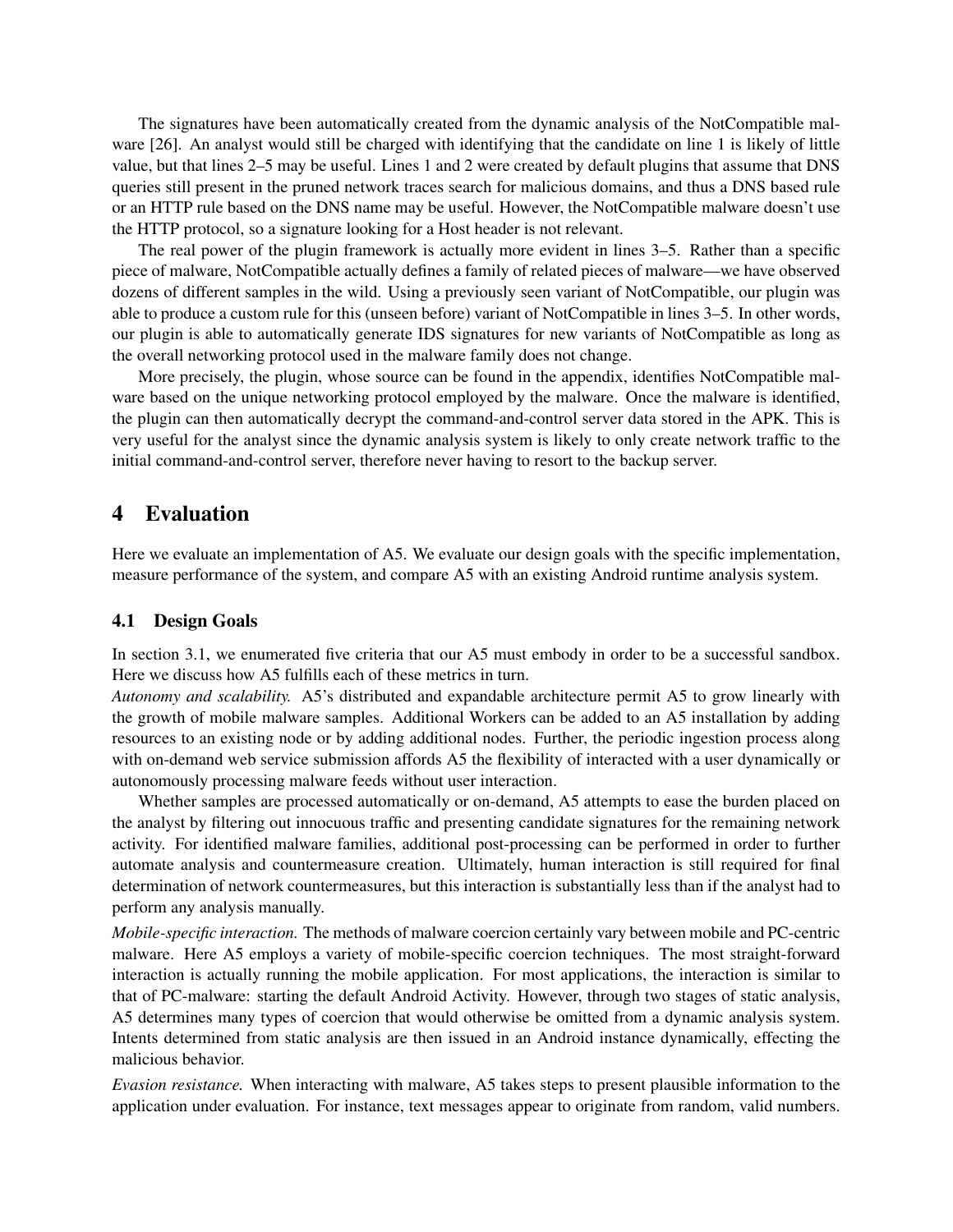By using plausible data and avoiding predictable data, A5 seeks to be less identifiable to malware that inspects the high level state of the device.

Knowing that virtualization detection has a mature presence in targetting other malware sandboxes, it is a foregone conclusion that Android malware will employ similar tactics. Therefore, virtual instances used in A5 employ a modified Android emulator that takes steps to hide it's virtual nature by embodying programmatic characteristics of a physical device. Even so, some types of virtualization detection are simply too difficult to implement as a modification to the standard Android emulator. A5 allows system implementers to mitigate this risk by using physical instances thus avoiding use of an emulator altogether. By using real devices, the malware actually runs on hardware making sandbox detection much more difficult for malware authors.

In another way, A5 avoids a type of evasion in that malware targeting any particular Android API version will run in A5. If A5 only supported a subset of API versions then malware might not run in A5 at all, rendering no analysis and effectively evading the entire system. By allowing device pools to cover the entire range of Android APIs, among any combination of virtual and physical instances, A5 can start a Worker for any API version required by a particular sample.

*Network-level indicator collection.* The collection of network indicators is critical to enabling enterprises and network providers to protect their networks, even when individual mobile devices may have little or no security-oriented software. For virtual instances, A5 makes use of a feature built-in to the Android emulator to collect network activity during dynamic analysis. For physical instances, A5 makes use of commodity network capture tools use on a shared WIFI access point. Network traffic capture on the shared network is filtered based on the known MAC addresses of the physical devices installed in the A5 instance. For either instance type, A5 creates candidate network countermeasures for never before seen samples and performs extended post-analysis on recognizable malware families leading to additional network countermeasures.

*Modularity* A5 is written in a very modular, object-oriented way. Interaction with dependent software (such as ADB) are written as libraries providing a re-usable interface. Use of support systems such as database and job queuing are also done in very standard ways using mature subsystems. In these ways, A5 is adaptable to existing research environments that have different workflows or special needs.

However, for the general user of A5, the more useful form of modularity come from the post-analysis plugin framework. This framework facilitates in automating tasks upon dynamic analysis results and submitted malware samples. Plugins can be used to automatically create candidate network signatures, decode sections of network traffic, decrypt malware payloads, and any number of other uses.

Plugins currently implemented in A5 focus on Snort [24] IDS format, though modifying for other formats is often merely a matter of syntax. Since any given user may prefer a particular IDS, each of which may have very custom syntax, preprocessors, configurations, etc. the default plugins are likely of limited value to any given user. However, the modularity of the plugin framework allows simple creation of new plugin such that candidate rules can be readily deployed to a particular system.

We measured A5 performance using 1260 samples from the dataset described by Zhou and Jiang [39]. The A5 system is on an 8 processor (Intel Xeon E5620 @ 2.4 GHz) Linux machine with 64GB of RAM. A5 was configured to use 5 Workers, and the arbitrary sleep time for each sample (see Figure 5) was set to 60 seconds. The entire device pool was set to be virtual instances, with two device instances for each SDK version. As shown in Table 1, the average runtime for samples was 149.1 seconds, requiring just over 50 hours of cumulative execution to run all 1260 samples [39]. By using 5 Workers, the time required to process the entire set was reduced to just 10 hours.

Stage 1 Static Analysis performed correctly for all samples. Stage 2 Static Analysis prematurely terminated on 10% of samples. In particular, the DED decompiler [11] failed to decompile 10% (131) of samples. Of the 1129 applications that successfully decompiled, Stage 2 Analysis discovered Intents in 4.5% (51) of samples (14 of 50 families).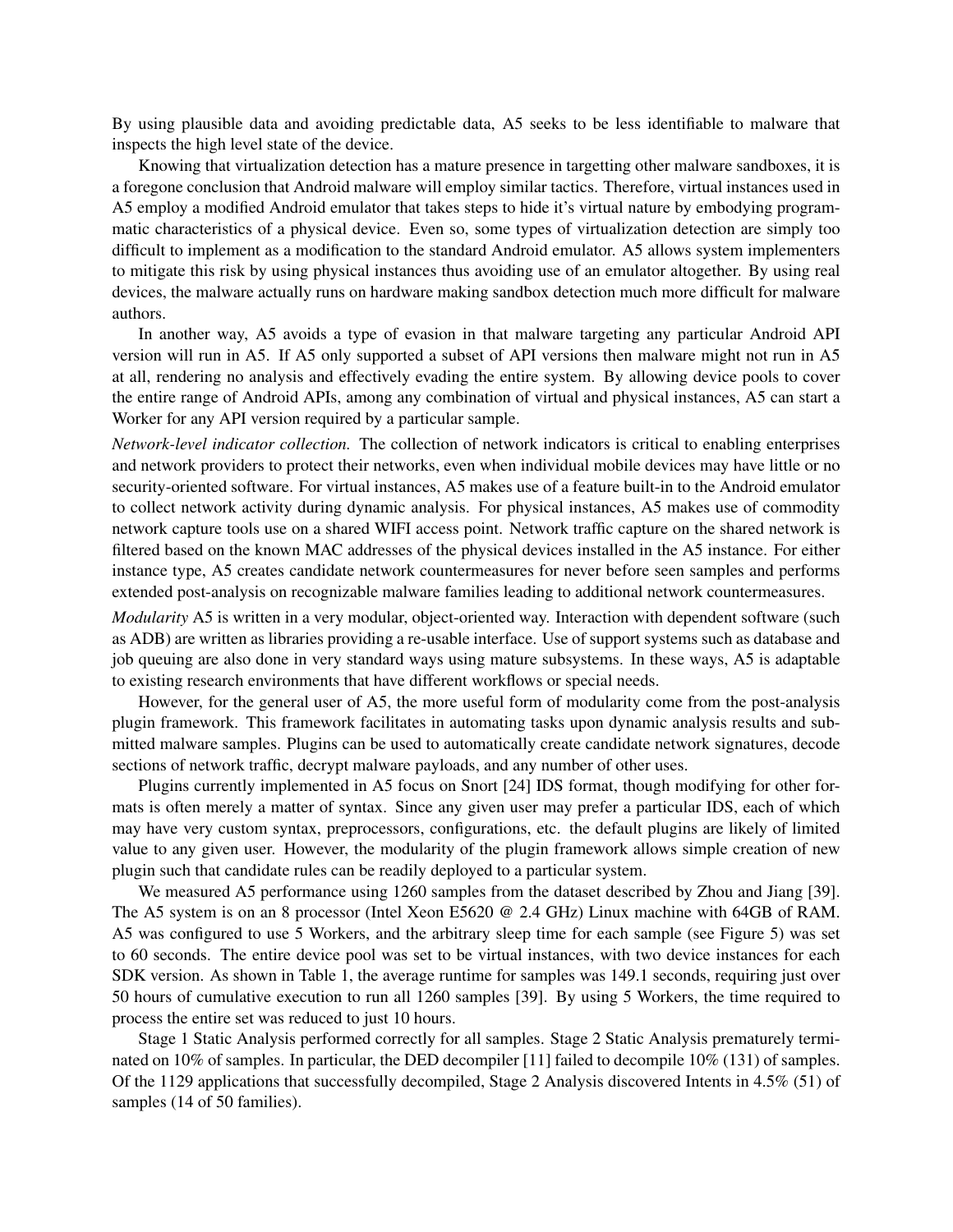```
1 \quad 12:14:56.918698 IP 10.0.2.15.22219 > 10.0.2.3. domain: 22666+ A?
       not compatibleapp.eu. (37)
2 0 x 0 0 00 : 4500 0 0 41 a 717 4000 40 11 7 b 8 3 0 a 0 0 0 2 0 f
3 0x0010: 0a00 0203 56cb 0035 002d 7610 588a 0100
4 0x0020: 0001 0000 0000 0000 106e 6f74 636f 6d70
5 0 x 0 0 3 0: 6174 6962 6 c 65 6170 7002 6575 0000 0100
6 0 \times 0040: 0120
```
Figure 9: ASCII representation of network traffic captured by A5 from NotCompatible malware. NotCompatible's namesake domain is clearly present (line 1) in this DNS query from 10.0.2.15, an A5 device.

| A5 Stage                | Min<br><b>Time</b> | Max<br><b>Time</b> | Average<br><b>Time</b> |
|-------------------------|--------------------|--------------------|------------------------|
| Stage 1 Static Analysis | 1.9                | 5.6                | 2.6                    |
| Stage 2 Static Analysis | 10.0               | 120.7              | 12.7                   |
| <b>Dynamic Analysis</b> | 124.5              | 202.3              | 133.8                  |
| Total runtime           | 136.4              | 328.6              | 149.1                  |

Table 1: A5 runtimes per sample (in seconds). Each time is was calculated by processing the entire dataset described by Zhou and Jiang [39].

We also analyzed some more recent malware using A5 and verified the results manually. For example, NotCompatible is Android malware that does not "root" the infected device, but nonetheless is able to act as a TCP proxy, tunneling malicious traffic through an infected device [26]. This malware has typical botnet like features such as the ability for a remote actor to control the software through a publicly accessible server, known as a command-and-control server. A5 was able to identify remote servers associated with NotCompatible malware. The primary remote server was immediately observable in the DNS request (Figure 9) and subsequent malware communication. Manual static analysis also revealed the remote address, but required significant time to understand the Dalvik classes and required decrypting a data file. One operation of the NotCompatible malware allows a remote server to update the remote destination address, so the next remote communication would happen with a different server. Static analysis would not be able to discern this next server address.

The NotCompatible malware also highlights the usefulness of A5's Android-specific coercion techniques. NotCompatible malware does not execute upon installation. Instead, the malware waits for certain system events, namely BOOT COMPLETED or USER PRESENT. In other words, NotCompatible's malicious service will only start when the device is rebooted, or when the user unlocks the device's screen lock. A5 is able to determine the necessity to mimic these events and successfully coerce the malware.

The post-analysis plugin is useful to create the candidate signatures (shown earlier in Figure 8). In this case, the plugin automatically determines that, in addition to the traffic observed to the primary server, not compatible app.eu, other infected devices may attempt to connect to the backup domain 3na3budet9.ru, which is encrypted and stored within the malware. This specific sample uses TCP port 8014 on both servers, which A5 was able to automatically detect, and create IDS rules, based on the generic template created from a higher-level description of the malware family.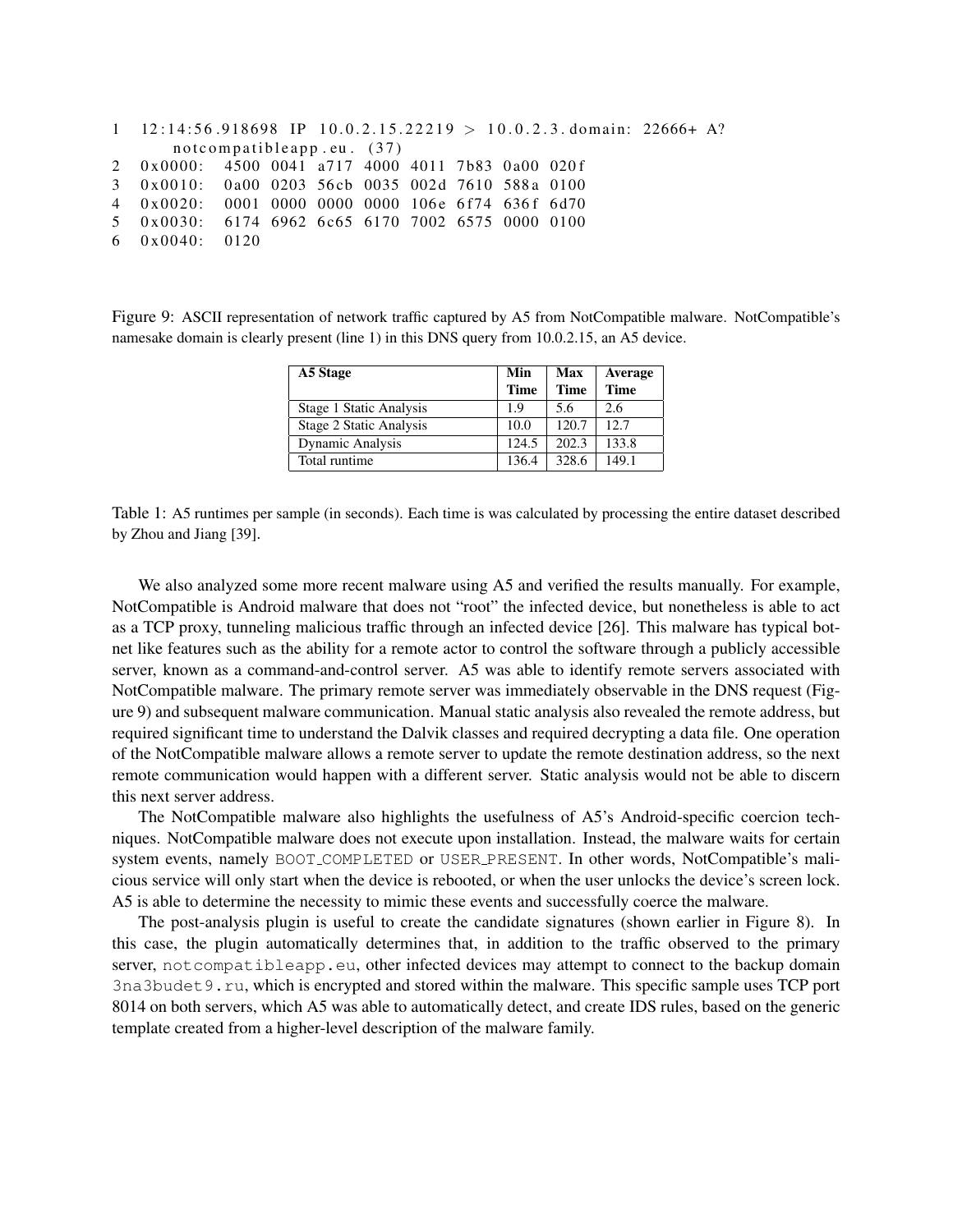#### 4.2 Existing sandbox comparison

In order to highlight some of A5's advancements we can evaluate some metrics with another Android sandbox. Unfortunately the source code and design of other sandboxes are not publicly available, so for comparison, we submitted samples to Andrubis via its web interface [2]. We observe that when a sample is submitted, the estimated job completion time is always reported to be about eight minutes. If we submit samples very quickly, multiple submissions queue sequentially causing a delay before the submitted sample is processed, indicating that Andrubis does not process samples in parallel. For this reason, we purposefully submitted samples one at a time, waiting for a current sample to complete before submitting another. Even though this is a public web service, we did not observe any other user of Andrubis during out testing.

We created an Android application that extracted virtualization information mentioned in 4.1. Namely, the Android Build strings and TelephonyManager identifies Andrubis' runtime software as an Android emulator. From this, we conclude that Andrubis does not appear to employ physical devices nor emulator detection mitigations. We also submitted a second application that was identical to this first application except for an appended null byte in order to give the otherwise identical application a different file size and associated cryptographic hash. This was meant to ensure that submitted applications are actually executed by Andrubis and to observe similarity between two similar samples submissions. The reports were very similar even though execution time for the two samples were reported to be 227 seconds and 337 seconds respectively, so there is some variance in Andrubis' application runtime.

We then created 14 variations of the test Android application, each different only in that the settings for minimum, maximum and target SDK as configured in the AndroidManifest.xml. It seems that Andrubis only supports a subset of Android SDK versions supported by TaintDroid, namely 2.1 and 2.3. For example, submitting an APK with the minimum, maximum and target SDK each set to 8, denoting Android 2.2, in the AndroidManifest causes dynamic analysis to fail. Andrubis fails in this way for many combinations of SDK values causing the sample to not be analyzed at all.

Another difference is that Andrubis does not appear to use the static analysis portions to inform the dynamic analysis. This is easily evidenced by submitting an application that takes no action except upon some other, outside event, such as the receipt of a text message, or activation of the screen lock. Unfortunately, this means that for malware like NotCompatible, Andrubis will not observe any of the malicious behavior.

In practice, Andrubis often does not start processing samples immediately, in fact, only once did a sample start processing immediately. Instead, of the 15 submissions, Andrubis reported an average delay of 92 minutes (min: immediate, max: 16 hours). Overall, the execution time across our submissions averaged 253 seconds (min:227, max:337 seconds). Given that both Andrubis and A5 must incorporate certain delay in dynamic processing, the difference in average runtime is not significant.

As a final difference, A5 reports contain only meta information about the sample, but also contain IDS signature candidates. In this way A5 provides immediately actionable results. Conversely, Andrubis reports do not contain IDS signatures and may require more evaluation from an analyst, who then must manually create IDS signatures.

## 5 Limitations

In section 3, we detailed several components of our analysis system. Design decisions and implementation choices affect the capabilities of each of these components. Here we address the current limitations for each component of A5.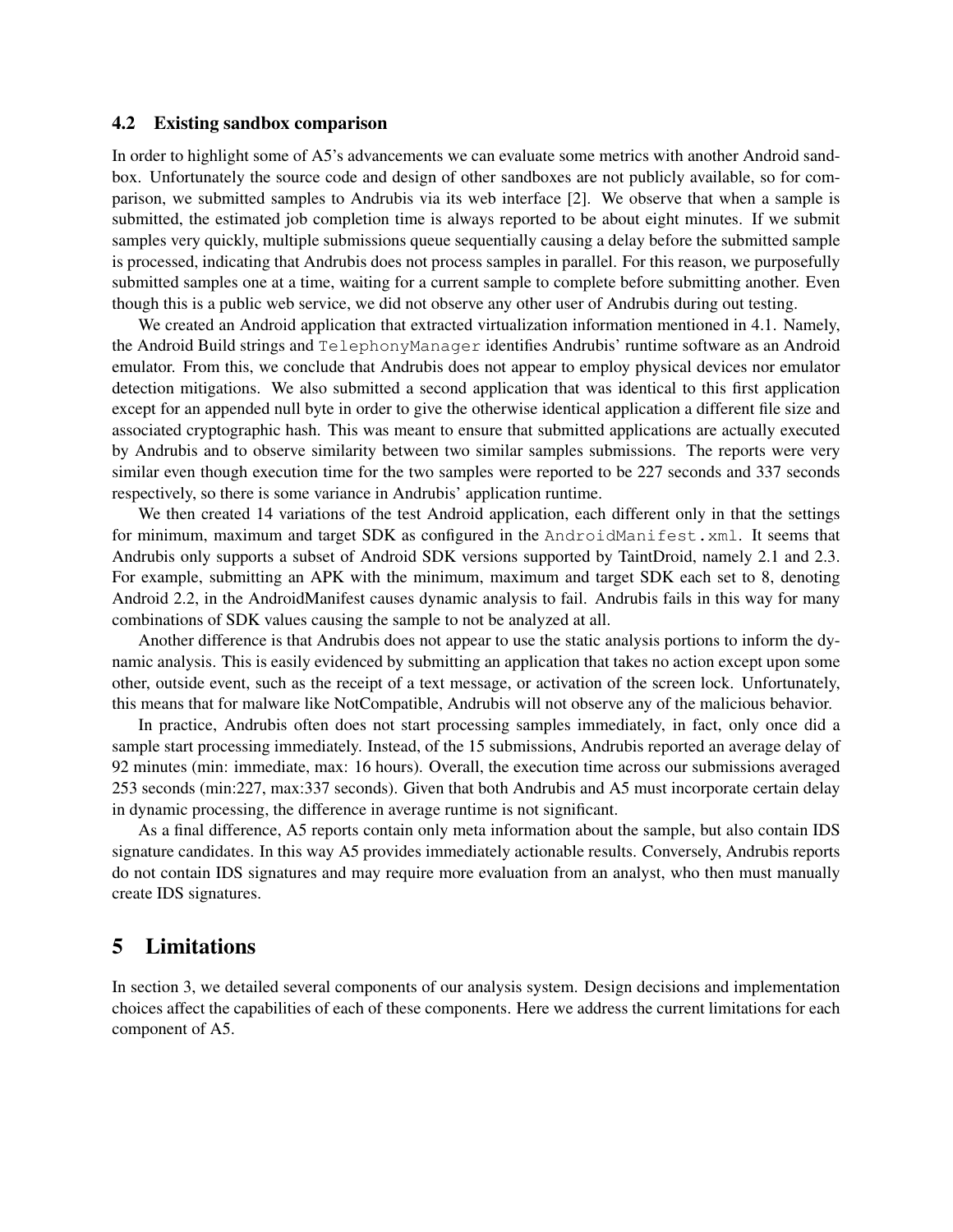#### 5.1 Static Analysis

In addition to general limitations of dynamic analysis systems, A5 has several additional limitations. In static analysis, A5 depends upon tools such as Androguard [1] and Soot [30]. Deficiencies in these tools may also manifest in A5.

The bytecode static analysis is limited to finding only behaviors that are statically defined and extractable from the bytecode itself. For instance, a given application component such as an Activity is started either by the Android middleware, or by another application, by sending an appropriate Intent to the application. Ideally, we would want to know all Intents receivable by the application, so we can coerce its behavior. Unfortunately, for methods which receive Intents, the method is provided the Intent via an android.content.Intent object, which contains a string with the name of the Intent used to trigger the target application. As the value in this string is filled in dynamically at runtime when the Intent is created, A5 is unable to statically determine the string content. In order to statically identify the Intent that triggered the activity or other application component, every Intent would need to be of a different type which is statically specified. However, this is not the case, and A5 is unable to extract or identify Intents received by receivers. Hence, the bytecode static analysis is able to extract only Intents which the application registers to receive, as the Intent action string is set statically when notifying the system of the Intents to receive.

The traversal of the CFG is intra-procedural, and the CFG analysis is flow-insensitive meaning all branches and loops are ignored. While this a priori could result in unsound analysis, this has not been an issue in the context of A5. Indeed, the two types of interaction points currently sought are method invocations and interaction points are extracted by observing the values of arguments passed to the method. Typically, the argument construction leading to the method invocation would be linear code in the same basic block without any conditional statements. In this case, flow-insensitive analysis would be sufficient for analysis. Flow-insensitive analysis may also introduce false positives. However, since in the case of additional false positives the malware coercion would only require a subset of identified interactions which would result in effective coercion. The primary issue with false positives is decreased performance due to unnecessary coercion.

In addition, by virtue of static analysis being static, any dynamically received code updates by the application cannot be analyzed. For instance, the static analysis will have no access to bytecode or Java/Dalvik classes received at runtime and subsequently executed. However, A5's dynamic-analysis phase will still be able to collect network indicators of the dynamically executed code. This type of *update attack* [39] has been detected in malware in the wild,

#### 5.2 Dynamic Analysis

A5 exhibits well-known limitations similar to any dynamic analysis system. For example, if the malware behavior changes based on time of day, the success of A5 would depend greatly on when the sample happened to be selected by a Worker. Similarly, if malware targets a specific manufacturer other than the manufacturer employed in dynamic analysis, the malware may exhibit alternate behavior during analysis. Generally, it is just not possible to ensure that all possible functionality of a sample is explored during execution [14]. As with any sandbox system, the primary use is to quickly process volumes of malware – handling most samples correctly, not focusing on individual accuracy of a given sample.

There is some evidence that randomly issuing input to the user interface may not yield successful results [18]. Gilbert et al. conclude that random input, as is expected from an Android Monkey, may yield as low as 40% coverage of all possible UI input. On the other hand, more structured input is explored by Zheng et al. [38] which exhibits its own drawbacks, in particular the inability to handle certain logic when interacting with the UI. This particular implementation [38] has other drawbacks, but many can likely be overcome. Much as the hybrid static and dynamic analysis employed by A5, the best UI interaction is likely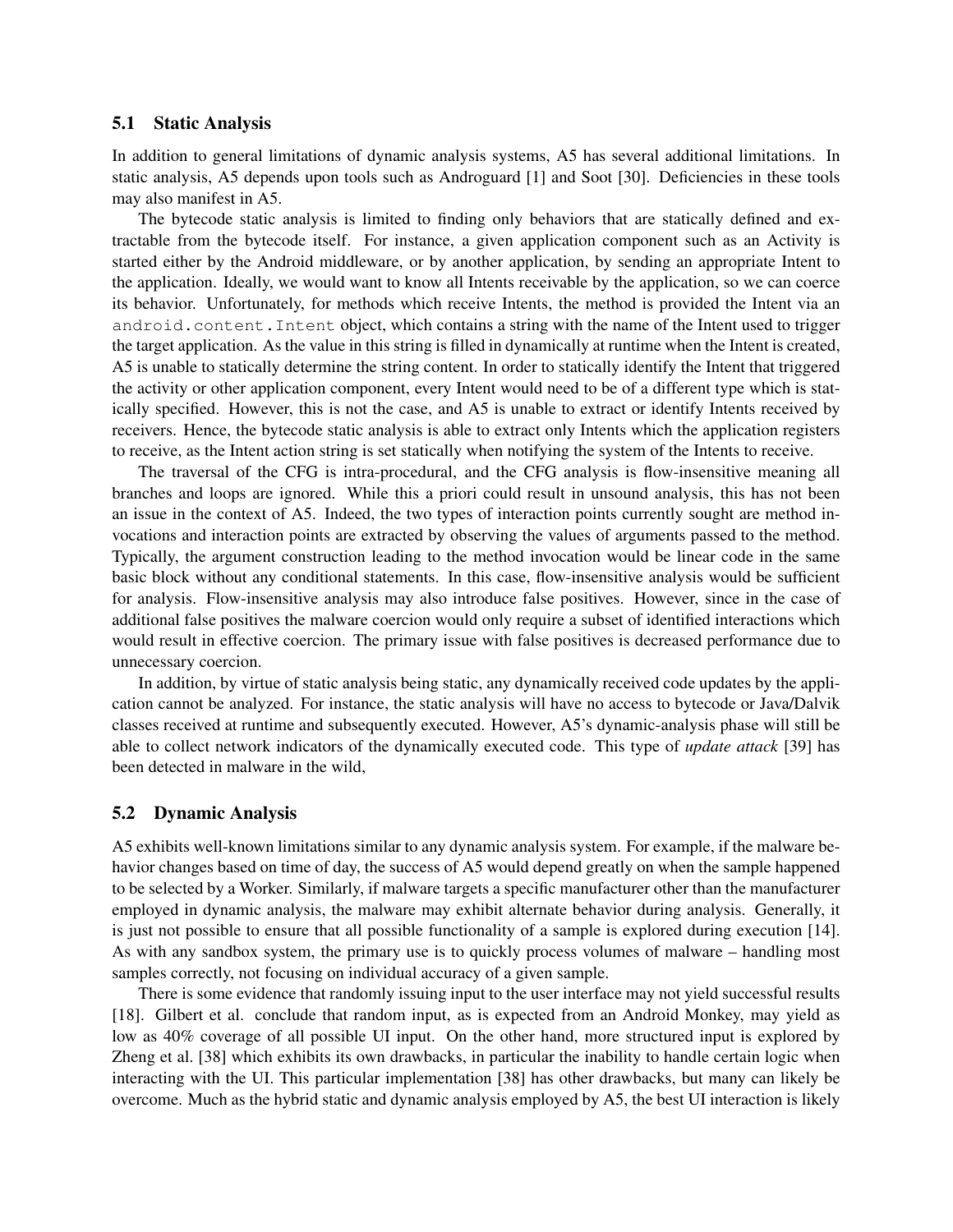a combination of random and structured input. Additionally, new methods of UI interaction are increasingly available as Android's SDK evolves. Devices using API 16 or higher have a "Dump view hierarchy" that could be used to inform a UI automator. This hierarchy presents a tree of UI components that could be traversed as part of dynamic analysis. Continuing with the previous example of the EULA modal dialog, using such a UI automator could enable a dynamic system to precisely "click" an accept button instead of randomly happening to "click" the screen in a correct location.

In practice, ADB is not reliable, often not performing the desired action, yet returning a successful return code. In order to perform in lieu of these faults, A5 monitors ADB execution repeating actions until the desired effect is observed.

# 6 Conclusions

We have presented a system, A5, to completely automate the dynamic execution of Android malware. Our system extracts information from the malware prior to execution in order to better understand how to interact with the malware. In this way, A5 is able to better coerce malicious behavior from the malware and ultimately capture network threat indicators. These indicators can be used simply to quickly, better understand the malware, and to inform network-oriented countermeasures.

The implementation we have described uses novel methods of interacting with mobile applications, extracting interaction points during static analysis to inform the dynamic analysis process.

The distributed, parallel design of A5 allows instances to scale with the growth of mobile malware. A5 is not only highly parallel but also modular in design, allowing wholesale replacement of components in favor of newer, better performing options.

Any sandbox implementation for Android must be aware that current virtualization capabilities are incomplete, and analysis will likely soon encounter malware that employs virtualization detection techniques. A5 aims to partially address this issue both by making virtual instances more evasion-resistant and by having the flexibility to use actual physical devices during dynamic analysis.

We also presented performance measurements of a specific implementation of A5 using a public dataset of 1,260 unique Android malware samples. On modest hardware, the implementation was able to process the malware set averaging 149 seconds per sample.

A5 represents a new generation of automated analysis able to cope with large volumes of mobile malware. A5 is able to better coerce malicious behavior by interacting with mobile malware in mobile-specific ways. By focusing on network threat indicators, A5 is immediately useful to cellular providers and operators of wireless networks.

An implementation of A5 is publicly available at  $http://dogo.ece.cmu.edu/a5$ .

# Acknowledgments

This work was supported in part by CyLab at Carnegie Mellon under grant DAAD19-02-1-0389 from the Army Research Office, and by the National Science Foundation under IGERT award DGE-0903659, and under award CCF-0424422 (TRUST).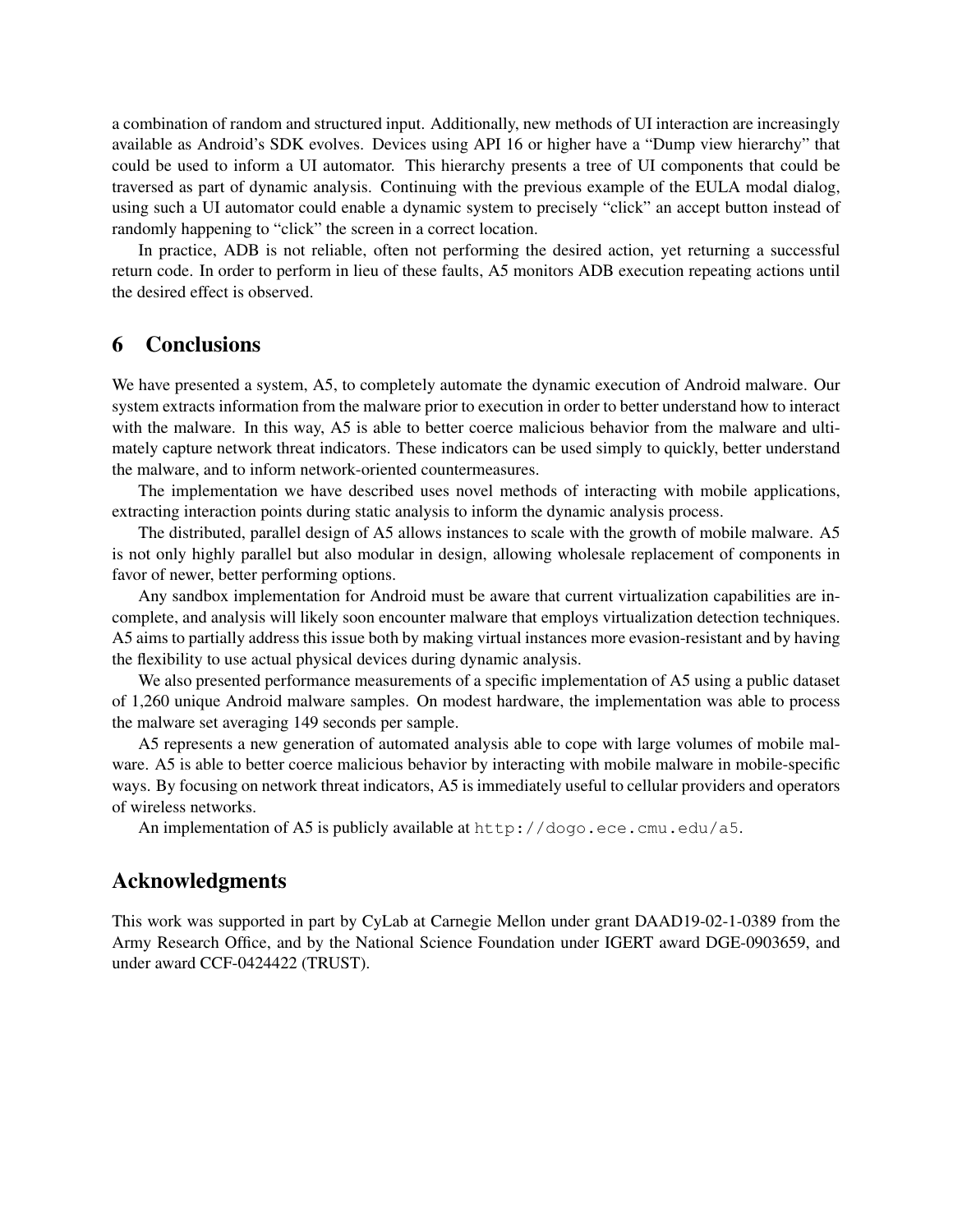# References

- [1] Androguard: Reverse engineering, malware and goodware analysis of android applications. http: //code.google.com/p/androguard/.
- [2] Andrubis. http://anubis.iseclab.org/.
- [3] android-apktool: a tool to reverse engineer Android apk files, 2011. https://code.google. com/p/android-apktool/.
- [4] Android developer guide 4.0 r1. http://developer.android.com/reference/, Oct. 2011.
- [5] android4me: J2ME port of Google's Android, 2011. https://code.google.com/p/ android4me/downloads/list.
- [6] U. Bayer, P. Comparetti, C. Hlauschek, C. Kruegel, and E. Kirda. Scalable, behavior-based malware clustering. In *NDSS*, 2009.
- [7] T. Blasing, L. Batyuk, A. Schmidt, S. Camtepe, and S. Albayrak. An android application sandbox system for suspicious software detection. In *MALWARE, 5th International Conference on*, pages 55– 62. IEEE, 2010.
- [8] E. Chin, A. Felt, K. Greenwood, and D. Wagner. Analyzing inter-application communication in android. In *9th Annual MobiSys*, 2011.
- [9] H. Daharmdasani. Android.hehe: Malware now disconnects phone calls. http://www.fireeye.com/blog/technical/2014/01/android-hehe-malware-now-disconnects-phonecalls.html, Jan. 2014.
- [10] W. Enck, P. Gilbert, B. Chun, L. Cox, J. Jung, P. McDaniel, and A. Sheth. TaintDroid: an Information-Flow tracking system for realtime privacy monitoring on smartphones. In *OSDI 2010*.
- [11] W. Enck, D. Octeau, P. McDaniel, and S. Chaudhuri. A Study of Android Application Security. In *USENIX Security Symposium*, San Francisco, CA, Aug 2011.
- [12] W. Enck, M. Ongtang, and P. McDaniel. Understanding Android Security. *IEEE Security and Privacy*, Jan 2009.
- [13] F-Secure Labs. Mobile Threat Report Q3 2012. http://www.f-secure.com/static/doc/ labs\_global/Research/MobileThreatReportQ32012.pdf, Nov. 2012.
- [14] D. Farmer and W. Venema. *Forensic discovery*, volume 18. Addison-Wesley, 2005.
- [15] A. Felt, E. Chin, S. Hanna, D. Song, and D. Wagner. Android permissions demystified. In *Proceedings of the 18th ACM conference on Computer and communications security*, pages 627–638, 2011.
- [16] A. Felt, M. Finifter, E. Chin, S. Hanna, and D. Wagner. A survey of mobile malware in the wild. In *Proceedings of the 1st ACM SPSM*, pages 3–14, 2011.
- [17] Gartner. Gartner says worldwide sales of mobile phones declined 3 percent in third quarter of 2012; smartphone sales increased 47 percent. http://www.gartner.com/it/page.jsp? id=2237315, Nov. 2012.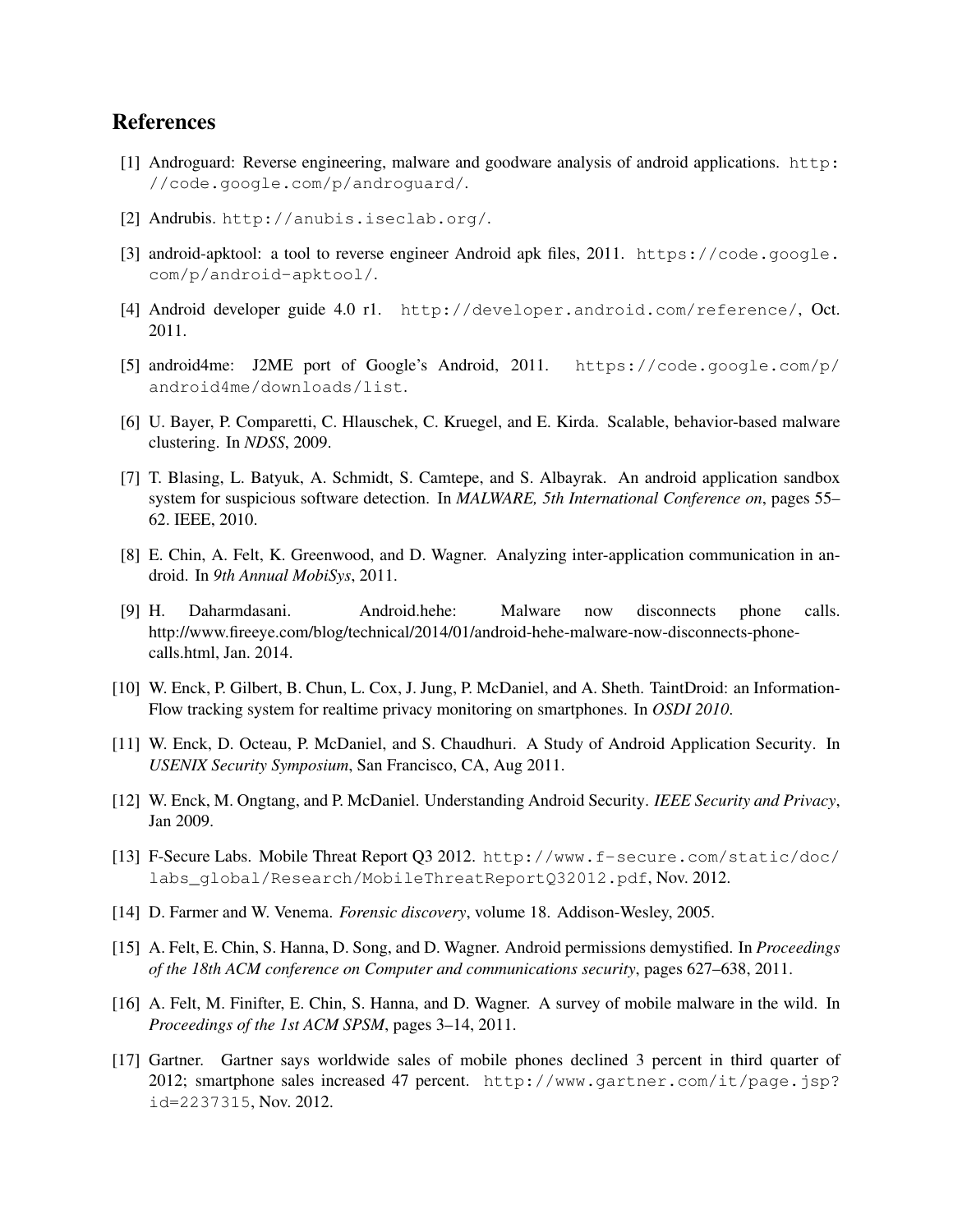- [18] P. Gilbert, B.-G. Chun, L. P. Cox, and J. Jung. Vision: automated security validation of mobile apps at app markets. In *Proceedings of the second international workshop on Mobile cloud computing and services*, pages 21–26. ACM, 2011.
- [19] H.-A. Kim and B. Karp. Autograph: Toward automated, distributed worm signature detection. In *USENIX security symposium*, volume 286, 2004.
- [20] C. Kreibich and J. Crowcroft. Honeycomb: creating intrusion detection signatures using honeypots. *ACM SIGCOMM Computer Communication Review*, 34(1):51–56, 2004.
- [21] P. Lantz, A. Desnos, and K. Yang. DroidBox: Android application sandbox. http://code. google.com/p/droidbox/, 2012.
- [22] C. Lever, M. Antonakakis, B. Reaves, P. Traynor, and W. Lee. The core of the matter: Analyzing malicious traffic in cellular carriers. In *NDSS*, Feb. 2013.
- [23] Lookout Mobile Security. State of mobile security 2012. https://www.lookout.com/ resources/reports/state-of-mobile-security-2012, 2012.
- [24] M. Roesch et al. Snort: Lightweight intrusion detection for networks. In *LISA, pp229–238*, 1999.
- [25] C. Rossow, C. Dietrich, H. Bos, L. Cavallaro, M. van Steen, F. Freiling, and N. Pohlmann. Sandnet: Network traffic analysis of malicious software. In *Proceedings of the First Workshop on Building Analysis Datasets and Gathering Experience Returns for Security*, pages 78–88. ACM, 2011.
- [26] F. Ruiz. 'Android/NotCompatible' Looks Like Piece of PC Botnet. http://blogs.mcafee. com/mcafee-labs/androidnotcompatible-looks-like-piece-of-pc-botnet, May 2012.
- [27] A. Shabtai, Y. Fledel, U. Kanonov, Y. Elovici, S. Dolev, and C. Glezer. Google android: A comprehensive security assessment. *IEEE Security and Privacy*, 2010.
- [28] J. Stewart. Truman-the reusable unknown malware analysis net. *http://www. secureworks. com/research/tools/truma. html*, 2006.
- [29] M. Sutton, A. Greene, and P. Amini. *Fuzzing: brute force vulnerabilty discovery*. Addison-Wesley Professional, 2007.
- [30] R. Vallee-Rai, P. Co, E. Gagnon, L. Hendren, P. Lam, and V. Sundaresan. Soot-a java bytecode ´ optimization framework. In *Proceedings of the 1999 conference of the Centre for Advanced Studies on Collaborative research*, page 13. IBM Press, 1999.
- [31] R. Vallee-Rai and L. J. Hendren. Jimple: Simplifying java bytecode for analyses and transformations. *Sable Technical Report 1998-4, Sable Research Group, McGill University*, 1998.
- [32] T. Vidas and N. Christin. Sweetening android lemon markets: Measuring and curbing malware in application marketplaces. In *Proceedings of the third ACM CODASPY*, 2013.
- [33] T. Vidas and N. Christin. Evading android runtime analysis via sandbox detection. *Proc. CCS*, 1, 2014.
- [34] T. Vidas, N. Christin, and L. Cranor. Curbing android permission creep. In *IEEE W2SP*, volume 2, 2011.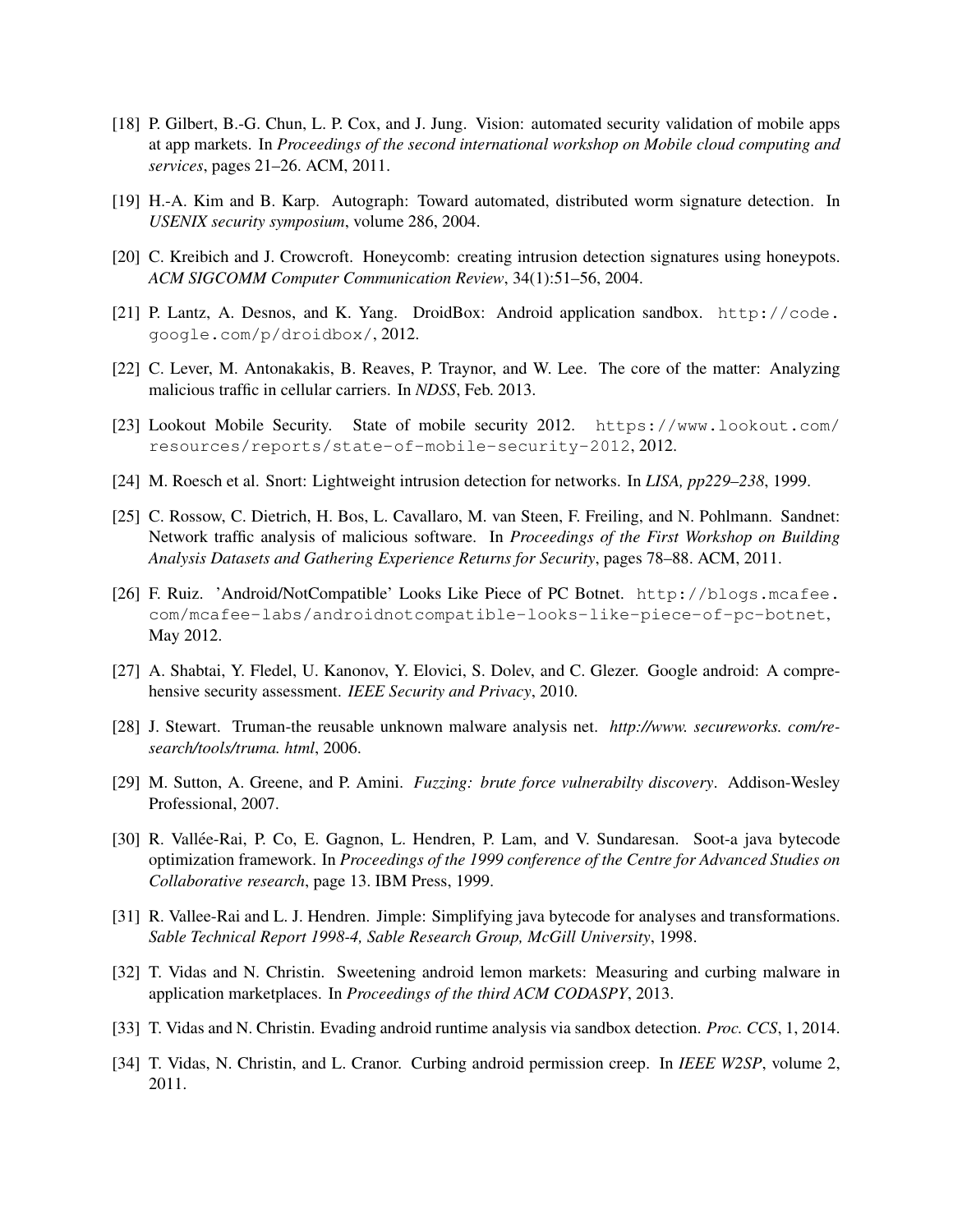- [35] VirusTotal. VirusTotal Free Online Virus, Malware and URL Scanner. https://www. virustotal.com/.
- [36] Wicherski, G. MWcollect. http://www.mwcollect.org, Feb 2011.
- [37] C. Willems, T. Holz, and F. Freiling. Toward automated dynamic malware analysis using cwsandbox. *Security & Privacy, IEEE*, 5(2):32–39, 2007.
- [38] C. Zheng, S. Zhu, S. Dai, G. Gu, X. Gong, X. Han, and W. Zou. Smartdroid: an automatic system for revealing ui-based trigger conditions in android applications. In *Proceedings of the second ACM SPSM*, 2012.
- [39] Y. Zhou and X. Jiang. Dissecting android malware: Characterization and evolution. In *Security and Privacy, Symposium on*, 2012.
- [40] Y. Zhou, Z. Wang, W. Zhou, and X. Jiang. Hey, you, get off of my market: Detecting malicious apps in official and alternative android markets. In *NDSS*, 2012.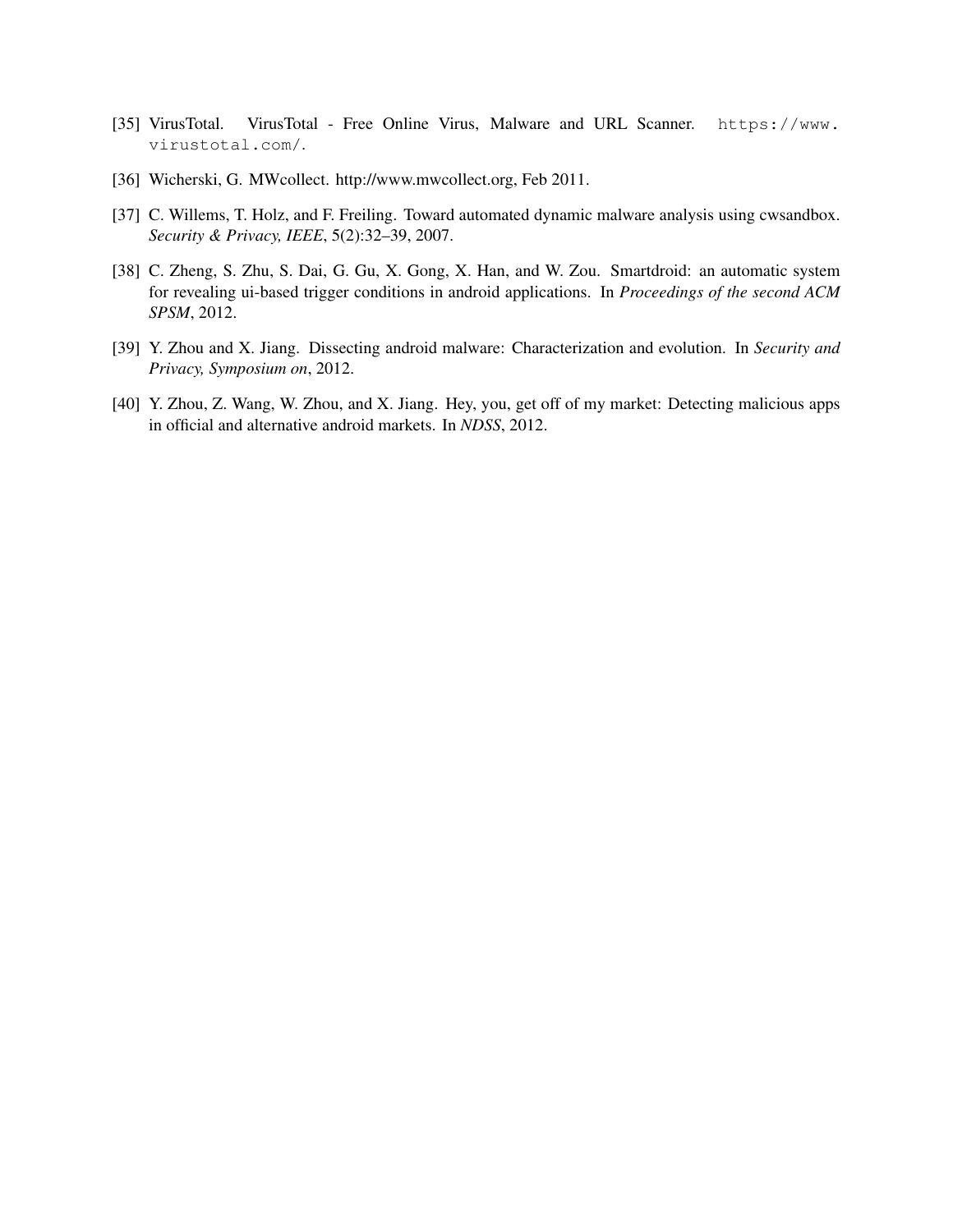# A NotCompatible A5 plugin

```
#filenames for plugins must start with the string "plugin_" and end in ".py"
#plugins always return a tuple (pluginName,listOfCountermeasures,listOfComments)
#where the first value is a string and the second two are each a python List
#plugins should have no printed output
#pluginName is a required variable for plugins
#this is simply a name for the plugin that is used in logging and stdout
pluginName = "NotCompatible data decyptor"
#if true, the plugin will be used, if false it will not
enable = True
#type is a required variable for plugins
#type is simply a string that is used to group plugins by category,
#used for unit testing, in production the type often doesn't matter
type = "known"
#logger is optional, if the plugin requests a logger like this, logging entries will end up in the sh
#import logging
#logger = logging.getLogger(__name__)
class PluginClass:
   msg = "autocreated NotCompatible data decryptor"
   def get_dns_rule(self,domain):
      return ('alert udp any any -> any 53 (msg:"%s"; content:"%s"; nocase;)'
             % (self.msg,domain))
   def get_notc_rule(self,port):
      return ('alert tcp any any -> any %s (msg:"%s"; flow:established,
             to_server; dsize:13; content:"|04|"; depth:1;
             content:"|01 05 00 00 00 00 07 00|";)' % (port,self.msg))
   def run(self,pcap,apk):
       ruleList = list()commentList = list()if pcap is None or apk is None:
          commentList.append("this plugin requires a pcap file and an apk to work")
          logger.error("plugin requires a pcap and an apk...but didn't get em")
          return (pluginName,None,commentList)
        try:
          from scapy.all import PcapReader, hexdump, ls
          import sys
          my_reader = PcapReader(pcap)
          if(self.findNotCompatiblePhoneHome(my_reader)):
            pt = self.decryptNotCompatibleData(apk,ruleList,commentList)
            (primary, secondary,pport, sport) = pt.split('')commentList.append("new notcompatible sockets: %s:%s , %s:%s" % (primary,pport,
                               secondary, sport))
            ruleList.append(self.get_dns_rule(primary))
            ruleList.append(self.get_dns_rule(secondary))
            ruleList.append(self.get_notc_rule(pport))
```